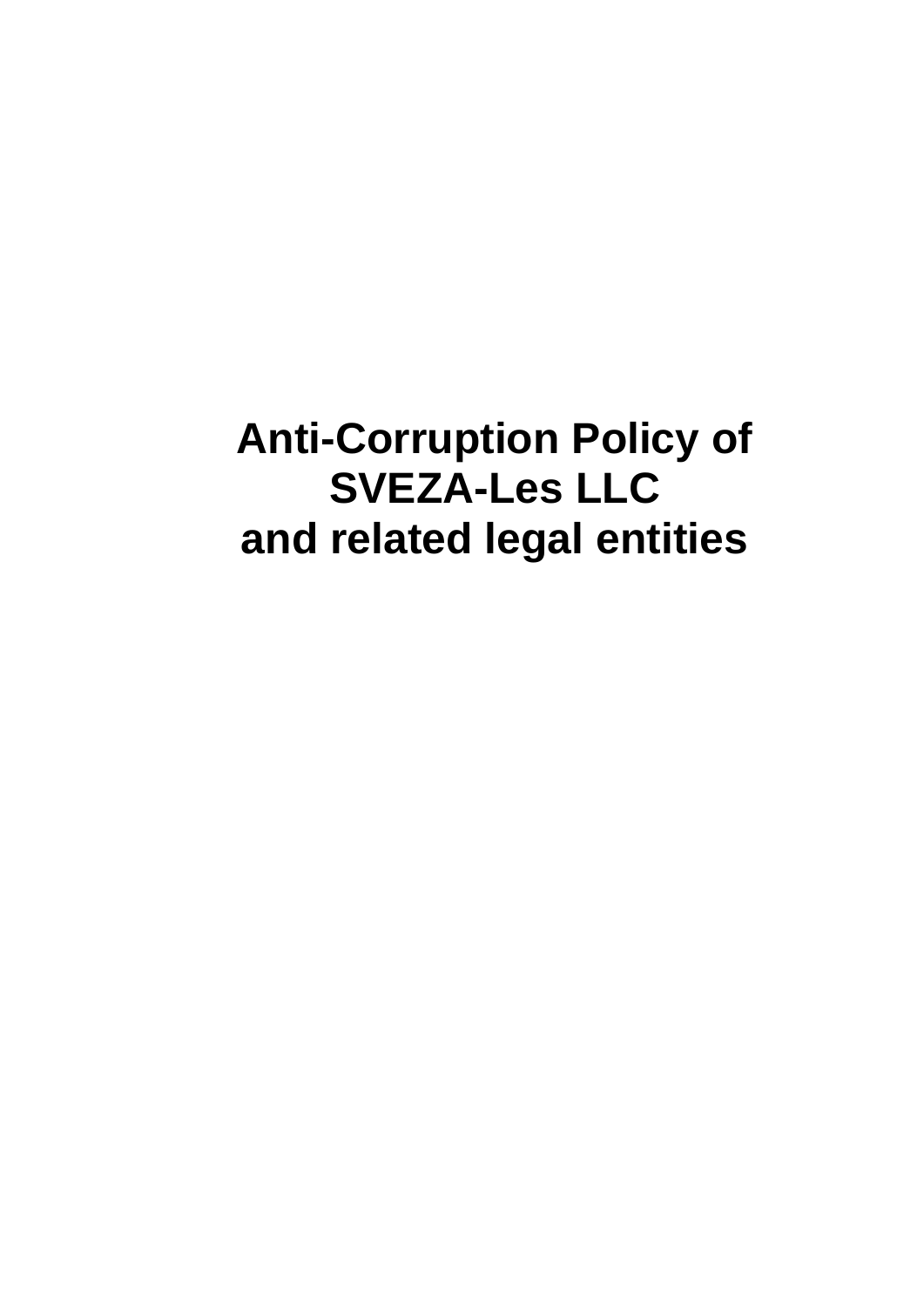# Table of Contents

| Acquisition of Company Shares, Establishment of Joint Ventures, Mergers and Acquisitions .6        |
|----------------------------------------------------------------------------------------------------|
|                                                                                                    |
| Appendix No. 1. Procedures for the Assessment of Organizations, Individual Entrepreneurs and       |
|                                                                                                    |
|                                                                                                    |
| Appendix No. 4. List of positions that are subject to the provisions on the prevention of conflict |
|                                                                                                    |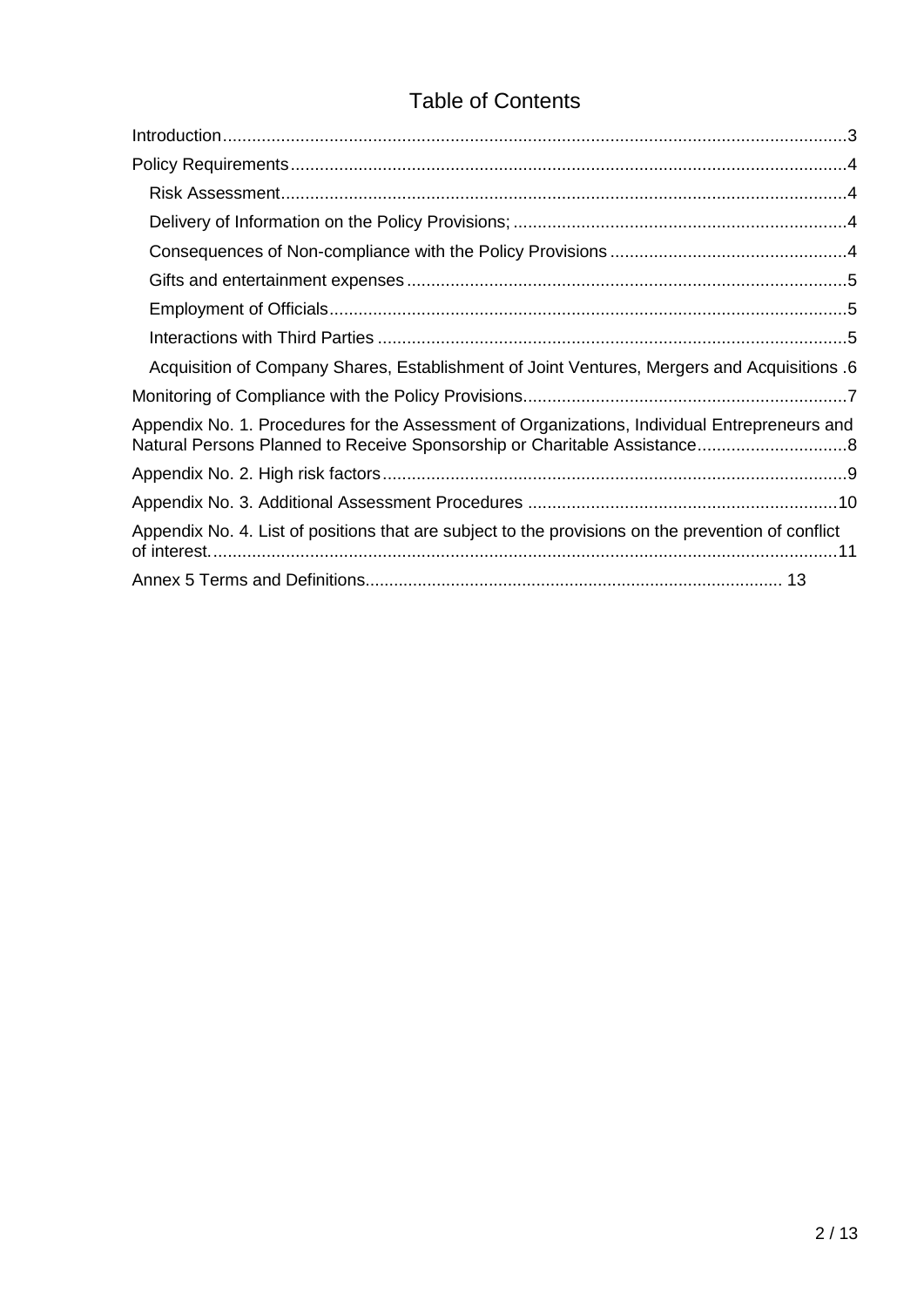## <span id="page-2-0"></span>Introduction

Sveza-Les LLC and its affiliate legal entities, hereinafter referred to as "the Company", make a point of conforming to the generally accepted ethical standards when conducting business, and consider inadmissible any cases of bribery and corruption on the part of employees of the Company and its Dependent Parties. This Policy is a part of a comprehensive anti-corruption program implemented by the Company.

The objectives of this Policy are:

- to ensure that the Company's business activities conform to the applicable anticorruption laws;
- to reduce the risk of corruption.

This Policy is a document that is directly applicable to the related and/or affiliated legal entities of SVEZA-Les LLC. The said legal entities are hereinafter referred to as "the Entities."

The Board of Directors is responsible for implementing of this Policy and monitoring of compliance with its requirements.

The Ethics Committee monitors the compliance with the requirements set out in this Policy. Messages can be sent to the Ethics Committee via email [ask@sveza.com](mailto:ask@sveza.com) or to the address: Greenwood Business Center, bldg 17, Putilkovo, Krasnogorsk District, 69th km of MKAD, Moscow Region, Russia, 143441. Ethics Committee of SVEZA-Les LLC).

This Policy establishes the anti-corruption requirements to be applied in the Company and governs the activities carried out by the managerial bodies of the Entities in this area.

The Entities are required to bring their own organizational and other regulatory documents in line with the Policy provisions. If necessary, the principles, norms and requirements of this Policy can be included in the regulatory documents of the Entities.

In case of contradiction between certain provisions of the Policy and the existing legislation, the Policy shall be applied to the extent that it does not contradict the law.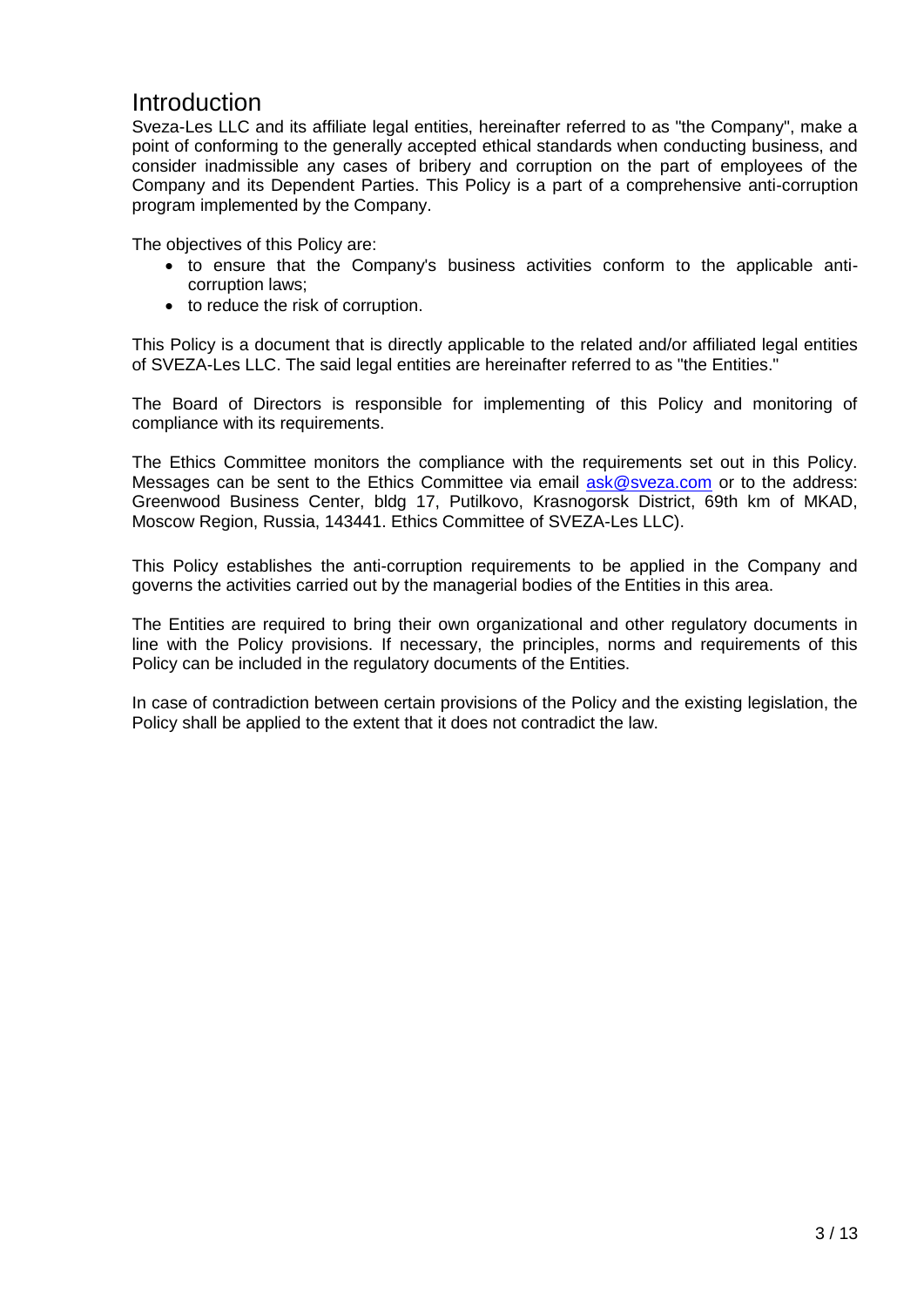# <span id="page-3-0"></span>Policy Requirements

## <span id="page-3-1"></span>Risk Assessment

The Company Management shall initiate periodic assessments of the risks of corruption, with the risk assessment conducted at least once every two years.

## <span id="page-3-2"></span>Delivery of Information on the Policy Provisions;

The Director of each Entity is responsible for the timely delivery of the information about the Policy provisions to the personnel of the Entity. All new Company employees shall be made aware of the Policy requirements within 10 days from the their commencement date at the Company.

## <span id="page-3-3"></span>Consequences of Non-compliance with the Policy Provisions

Failure to comply with the Policy provisions may result in the following consequences:

- 1. For the Company:
	- significant damage to the Company's reputation, including negative responses from the regulatory authorities and mass media;
	- inability to ensure execution of the contracts entered into as a result of unlawful actions;
	- application of criminal, civil or administrative sanctions in accordance with the laws of the countries in which the Company conducts business activities.
- 2. For the Company's employees:
	- application of disciplinary measures, including dismissal.
	- application of criminal, civil or administrative sanctions in accordance with the laws of the countries in which the Company conducts business activities.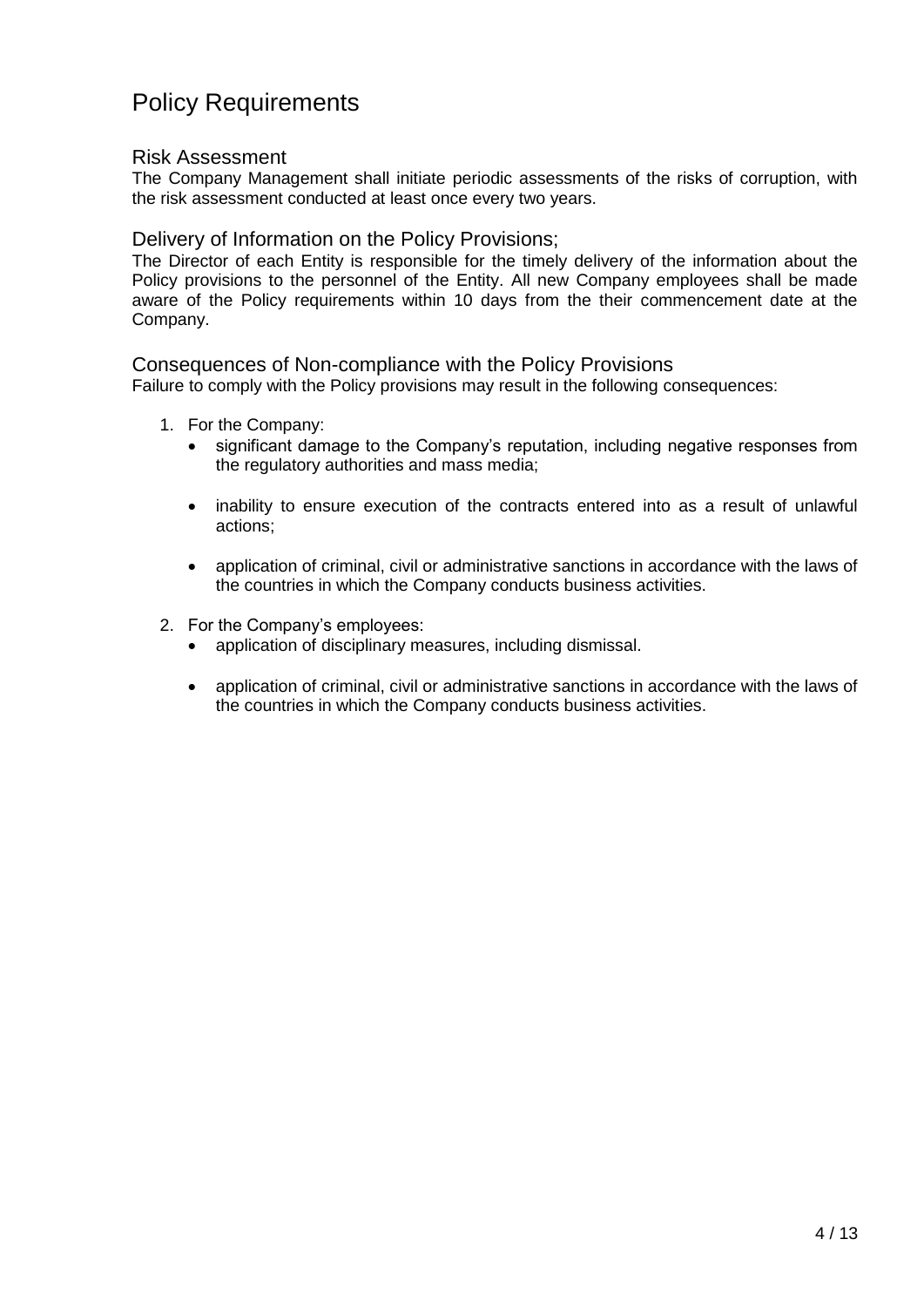## The scope of regulation

## <span id="page-4-0"></span>Gifts and entertainment expenses

Gifts, including service delivery, special attention, and participation in entertainment activities, must not put the receiving party in a position of dependence.

The Company's employees are entitled to accept and offer business gifts, if they meet the following conditions:

- $\bullet$  they are not prohibited by laws;
- their cost is not excessive;
- they may not be regarded as commercial bribery or an attempt to influence.

The maximum value of the gift, which the Company's employee may offer, and the maximum entertainment costs per participant (payable on behalf of the Company or the Entity) shall not exceed USD100 (or its equivalent in any other currency). At the same time, the Company's employees are encouraged to offer promotional gifts. The gifts, services and entertainment expenses offered by the Entity's employees, which exceed the above limit in cost shall be approved of by the General Director of the relative Entity.

The information about any gifts, services or participation in entertainment activities that the employees of the Company or Entity have accepted and that cost more than USD100 (or its equivalent in any other currency) shall be sent to the Ethics Committee.

## <span id="page-4-1"></span>Employment of Officials

The Entities are entitled to employ or engage officials in certain works/services under civil law contracts. At the same time, the Entity shall carry out an assessment to confirm the absence of conflicts of interest and to minimize the risks of corruption and other abuses of the occupied position.

The Company's employees, who were previously officials, shall confirm the absence of conflict of interests in the performance of their official duties annually for 5 years from the date of completion of their employment as such officials.

The procedure for the start and arrangement of assessment at the commencement of employment or engagement in certain works/services under civil law contracts, and the annual confirmation of the absence of conflict of interest, is governed by the Company's internal regulations.

If the assessment has revealed the existence of a potential conflict of interest, this information shall be brought to the attention of the immediate manager of the person to be employed or existing employee, or shall be sent to the Ethics Committee. The manager shall inform the Ethics Committee about the received information within a reasonable time period.

#### <span id="page-4-2"></span>Interactions with Third Parties

For the purposes of this Policy, the term "Third Parties" refers to legal entities or natural persons, and independent entrepreneurs, who:

• deliver goods, perform work or provide services to the Company or Entity, or act on behalf of or in the interest of the Company or Entity;

• are not part of the Company and are not the employees of the Entities.

"Third parties" include, but are not limited to, consultants, intermediaries, and distributors.

The Company expects that its partners will prevent any cases of corruption initiated both by them and by the Company's employees.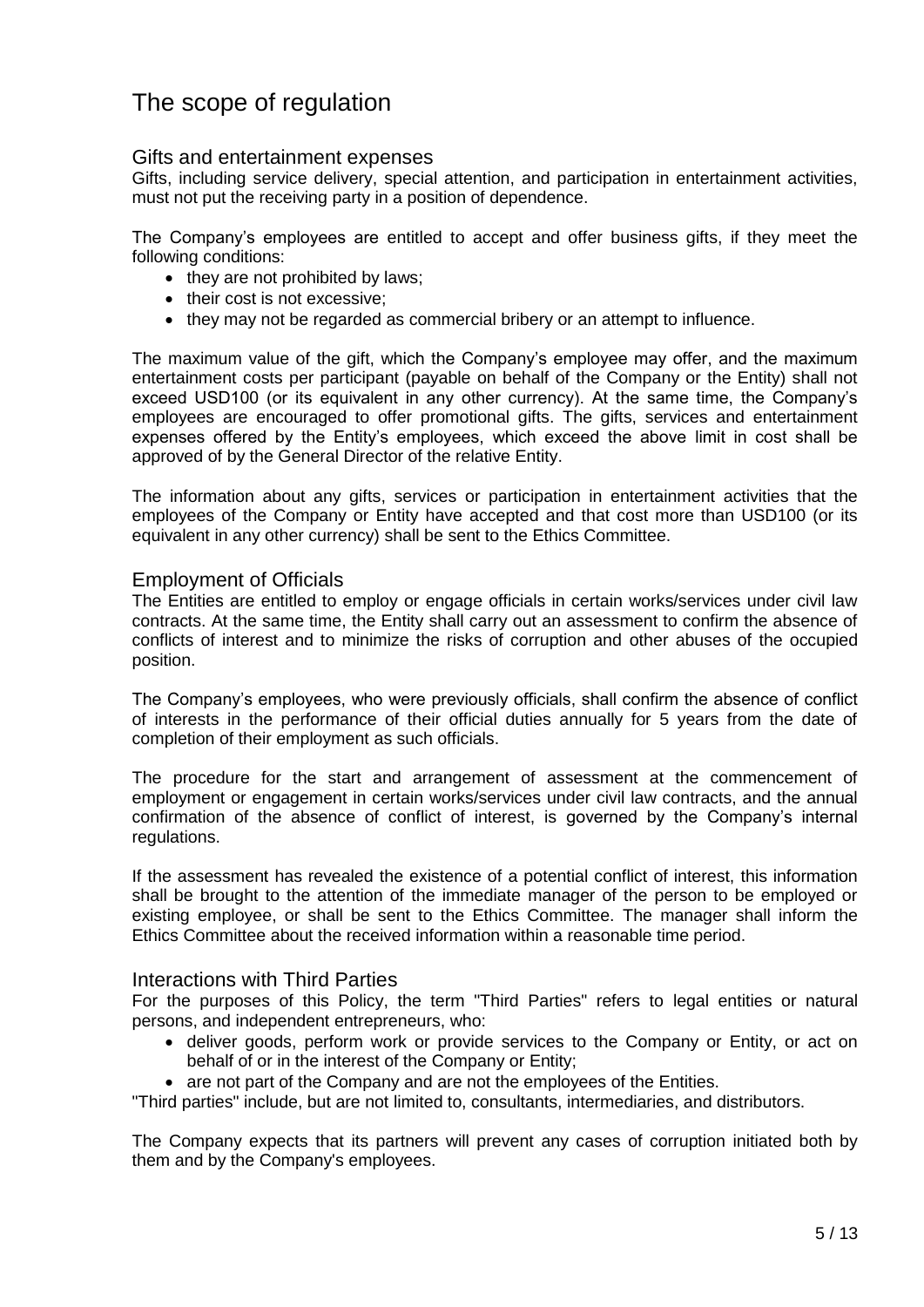In order to minimize the risks of corruption, the third parties with whom the Company carries out or plans to carry out business shall undergo the assessment procedure. The assessment procedure includes checking for "high risk factors" listed in Appendix No. 2, and additional procedures specified in Appendix No. 3, if they are deemed necessary and approved by the responsible functional director.

The check for "high risk factors", as well as additional assessment procedures, may be carried out in various ways, including an examination of publicly available information and materials, the request and receipt from any third party of the document confirming or refuting the facts concerned, as well as other means deemed consistent with applicable laws.

In some cases, the responsible functional director may decide that a contract to be made with a third party includes an anti-corruption clause in lieu of the assessment procedures, after consultation with the legal service and business support service.

If any "high risk factors" are detected, the functional director, who had initiated the third party assessment, must make a decision on the possibility of cooperating with such third party after consultation with the business support service.

The standard forms of contract, made between the Entities and the third parties, shall include the clauses that set out the anti-corruption obligations of the parties ("anti-corruption clause"). Exclusion of such provisions from the contract shall be agreed upon in each case with the responsible functional director after consultation with the legal service.

The Entities shall do their best to include the anti-corruption clauses in the form of the contracts to be concluded with the contracting parties.

#### Prevention of Conflicts of Interest

The Company's employee shall notify in writing the Company's Board of Directors about the presence of Conflict of interest/stake in the transaction within one business day of when he/she became aware or should have become aware of this Conflict of interest. The employee shall specify in such notice the parties, subject and the transaction amount and/or other circumstances of the presence of a Conflict of interest/stake in the transaction.

The Company's employee holding the position specified in Appendix No. 4, shall provide at the Company's request the list of persons he/she has close blood or legal relationships with, as well as the legal entities in which the employee or a person of close blood or legal relationships holds a managerial position, owns a share in the authorized capital exceeding 50% or may otherwise influence the activities of such legal entities, within one business day.

Upon detection of any evidence of a conflict of interest (stake in the transaction), and/or upon invalidation of the data provided by the employee, the employee may be temporarily transferred to another job in accordance with the procedure established by applicable laws, or the Company has the right to initiate the termination of an employment contract, as agreed by the parties.

#### <span id="page-5-0"></span>Acquisition of Company Shares, Establishment of Joint Ventures, Mergers and **Acquisitions**

Transactions involving acquisition of shares, establishment of joint ventures, and mergers and acquisitions, may carry corruption risks. To minimize such risks, the appropriate assessment procedures shall be carried out when conducting such transactions.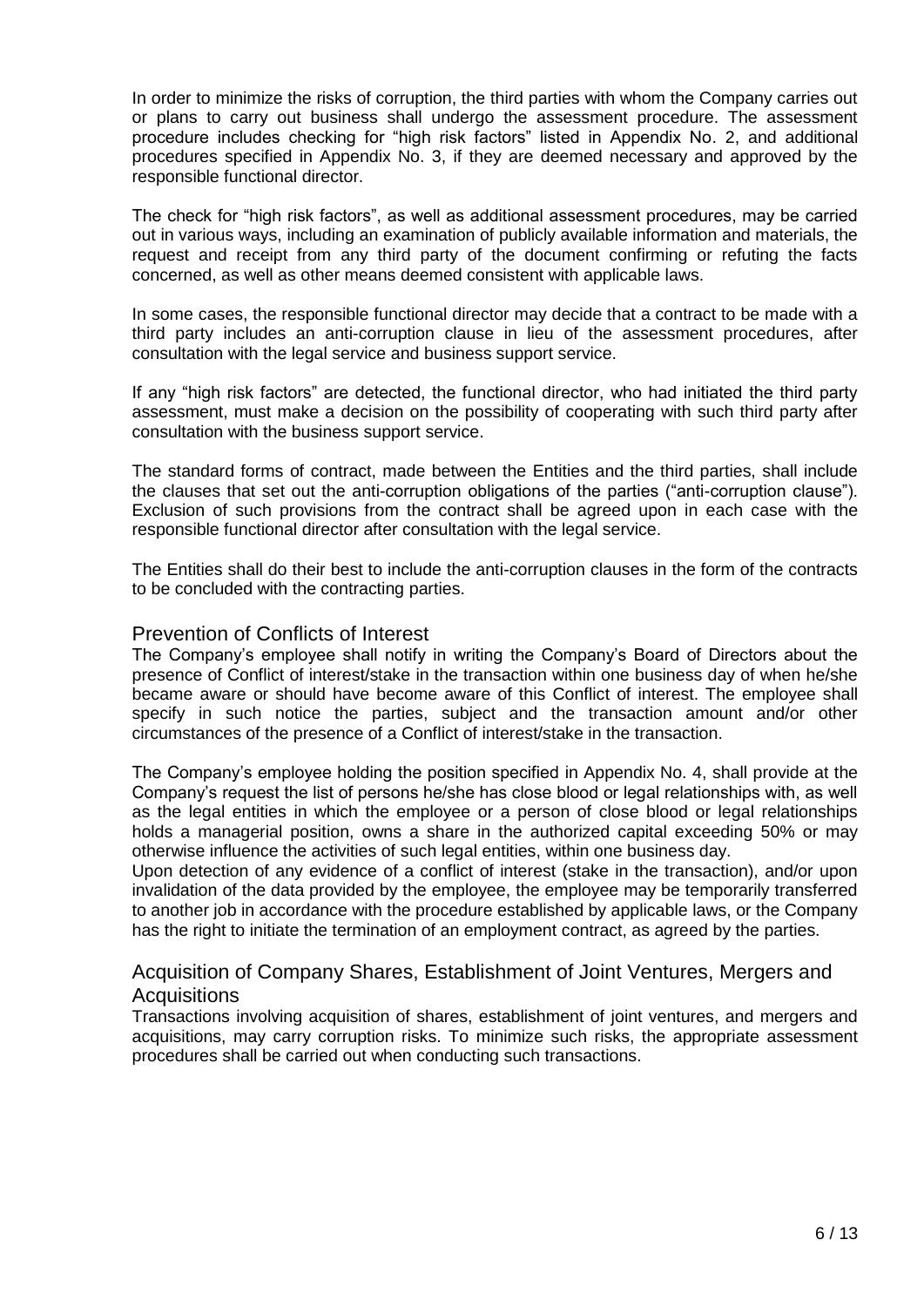## <span id="page-6-0"></span>Monitoring of Compliance with the Policy Provisions

All Entities shall introduce appropriate control procedures in order to minimize corruption risks.

The Entities shall ensure accurate reflection of all the transactions governed by the Policy provisions in the accounting, tax and management records.

The Ethics Committee monitors the Entities' compliance with the Policy provisions.

The Company's employees shall report about any known cases of bribery and corruption, as well as violations of the Policy provisions to his/her immediate supervisor or the Ethics Committee. If there is doubt as to whether a specific case is in breach of the Policy or other anticorruption regulations and standards, the Company's employee shall consult his/her supervisor.

The Entities shall arrange the system of financial control of payments and other financial transactions that may have a potentially corrupt intent.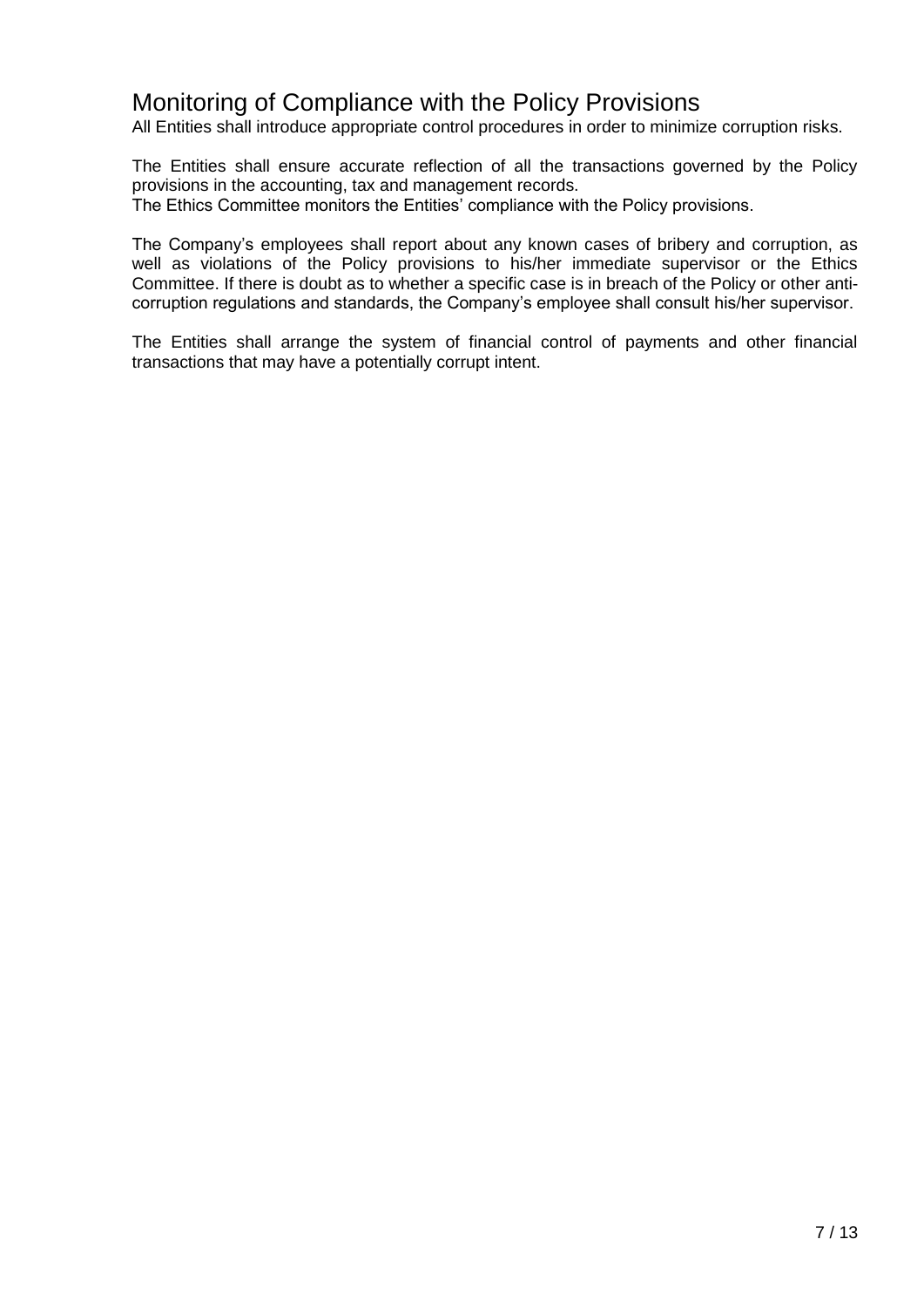# <span id="page-7-0"></span>Appendix No. 1. Procedures for the Assessment of Organizations, Individual Entrepreneurs and Natural Persons Planned to Receive Sponsorship or Charitable Assistance

The assessment procedures should include as a minimum:

- 1. Check for "high risk factors", which are listed in Appendix No. 2;
- 2. Detection of abnormal circumstances that may indicate potential corruption risks, for example:
	- a. in the case of sponsorship programs a comparison of program costs and benefits;
	- b. comparison of the costs of sponsorship and charitable programs with the costs of similar programs implemented earlier.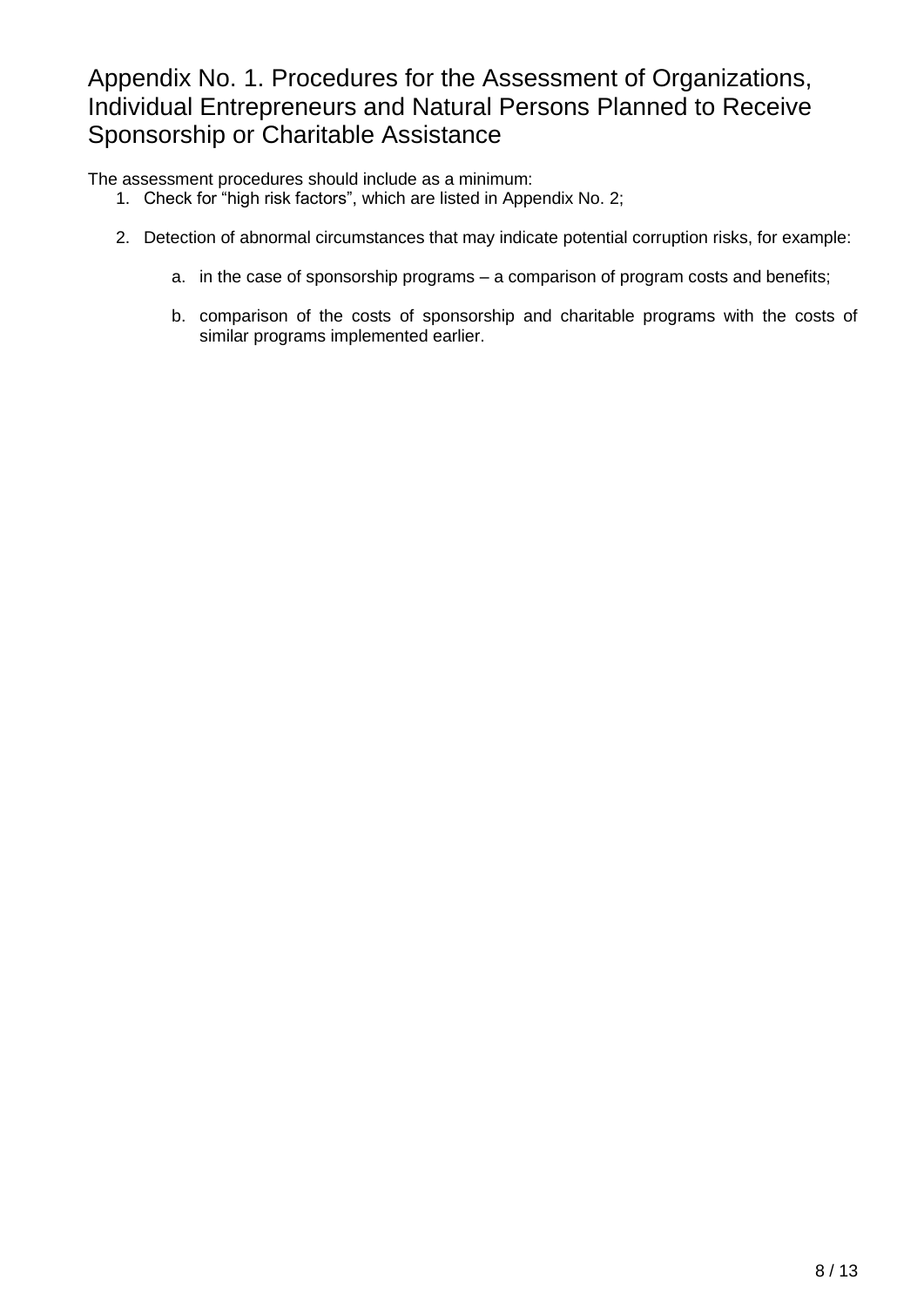# <span id="page-8-0"></span>Appendix No. 2. High risk factors

- Previous insolvency or bankruptcy;
- Cases of receiving adverse audit opinions;
- Information about pre-trial checks or legal proceedings on charges of bribery or other corrupt activities;
- Lack of qualifications, lack of relevant experience of the organization with which the contract is to be made, lack of licenses or permits required for the performance of the contract, or the existence of other factors that could prevent the organization from meeting the terms of the contract;
- The cost of products/services is significantly higher or lower than the market price;
- The contract concluded with the organization provides for the reimbursement of expenses, which have not been confirmed by the necessary documents and are unreasonably high.
- The contract concluded with the organization provides for the transfer of funds as payment for products/services to accounts opened in countries other than those in which the services have been provided or in which the organization has been incorporated;
- The contract concluded with the organization provides for cash payments for the products/services;
- The organization's owner or beneficiary is a state or an official;
- The organization is affiliated with state organizations or officials;
- Interaction with the organization has been recommended by an official;
- The organization offers to attract intermediaries;
- The presence of a conflict of interest;
- The organization refuses to provide the information required to conduct the assessment procedures.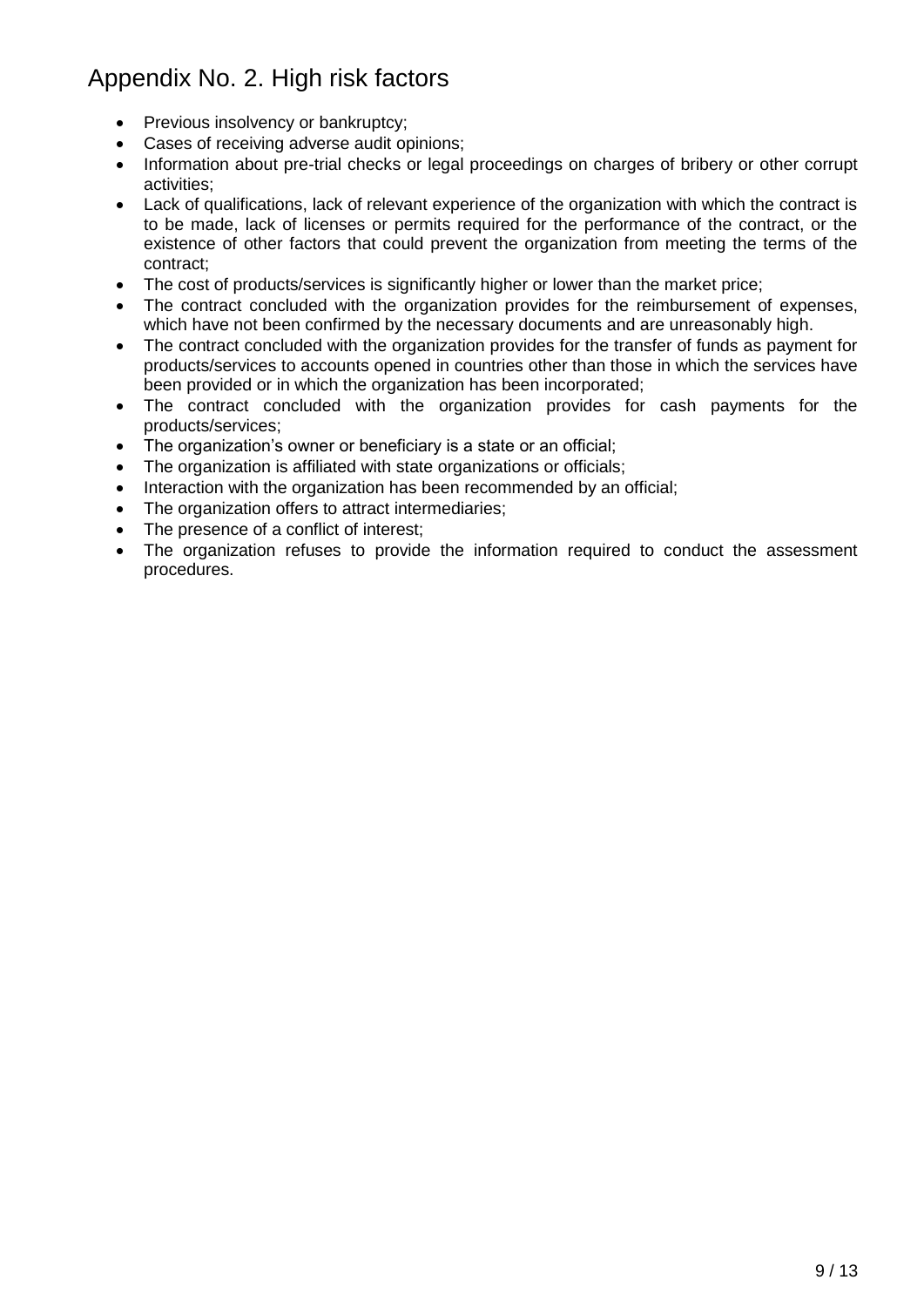# <span id="page-9-0"></span>Appendix No. 3. Additional Assessment Procedures

The additional assessment procedures are selected depending on the particular circumstances of the case, as well as the identified high risk factors.

- 1. Analysis of business reputation and the ownership structure of the contracting party.
- 2. The identification of all the countries in which the contracting party carries out business activities, as well as the determination of the share of each country in the total sales. It is also necessary to determine whether the countries in which the contracting party carries out business activities, or the business activities of the contracting party, are territories or areas with a high risk of corruption.
- 3. Verification of the ownership structure of the contracting party to check for the presence of certain financial interests on the part of the state bodies or officials (or their relatives), as well as the identification of cases in which officials (or their relatives) serve as directors, managers or employees of this contracting party.
- 4. Review of meeting minutes of the contracting party's Board of Directors as well as relevant committees. Analysis of the contracting party's program aimed to ensure compliance with the applicable anti-corruption laws and regulations, including:
	- the overall attitude of the managers to the need for compliance with the anti-corruption laws and regulations, the structure of the program and the general level of awareness among the employees. The appropriate supporting documentation shall be obtained;
	- the availability of a code of ethics, other policies and procedures in this respect, policies governing the acceptance of gifts and participation in entertainment activities;
	- procedure for responding to allegations of misconduct.
- 5. Analysis of the contracting party's policies and procedures governing the interaction with third parties (including agents, distributors, consultants, lobbyists), conduct of appropriate inspections of the third parties, analysis of standard and actual conditions of contracts concluded with them (in particular, if the third party operates on the market with a high risk of corruption), as well as an assessment of the process of monitoring of compliance with the above policies and procedures.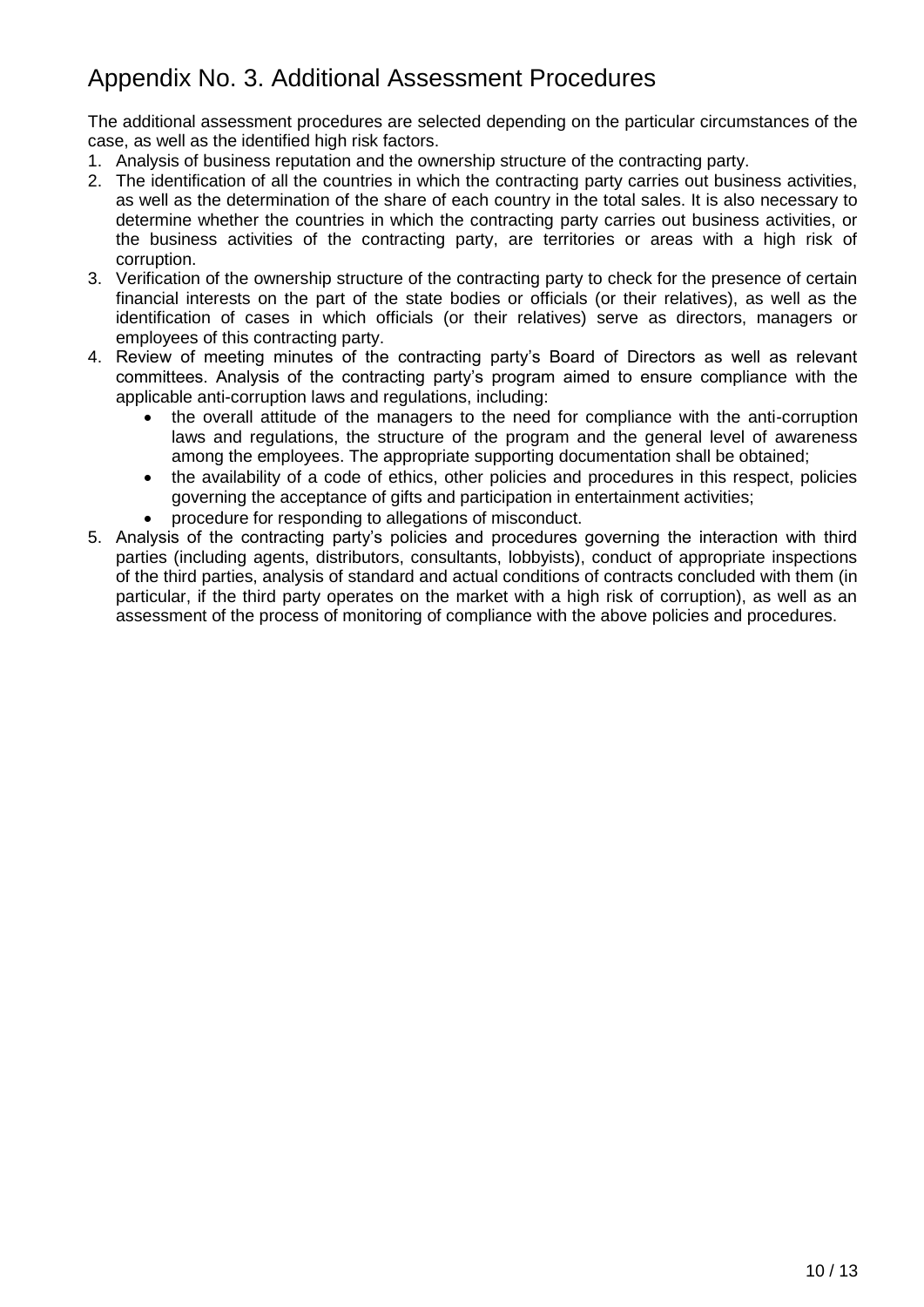# <span id="page-10-0"></span>Appendix No. 4. List of positions that are subject to the provisions on the prevention of conflict of interest.

- **•** General Director:
- Operations director:
- **Business development director;**
- Deputy General Director for interactions with state bodies;
- Sales and marketing director and all employees of the sales and marketing department;
- Managers of separate subdivisions:
- Treasury manager:
- Project manager, Continuous Improvement System;
- Production department director (Production director);
- Technical department director (chief engineer, engineering director);
- HR department director (personnel director, HR director);
- Economic and finance department director (economic director, financial director);
- Deputy General Director for business support (business support department director, director for business support) and all the employees of the business support service;
- Logistics department director (logistics service manager, logistics division manager) and all the employees of the department (service, division);
- Chief power engineer;
- Master mechanic;
- Technology and quality assurance department director (head of the quality assurance and variety division, manager of quality and in-process control division);
- Industrial automation division manager (head of the division of automated control systems of technological processes, head of the industrial automation division);
- All the employees of the procurement department (procurement service, purchasing service, forest provision service);
- Manager of the information technology division (Head of the information technology and telecommunications service);
- All shop managers, production managers;
- Master constructor (engineer for the maintenance and repair of buildings and structures, senior engineer for construction supervision, deputy chief engineer for construction, civil engineer, principal civil engineer, deputy principal engineer for capital construction);
- Heat and power facilities manager (head of the thermal power plant);
- Industrial safety, labor protection and ecology division manager (manager of the industrial safety, labor protection and ecology division, the head of industrial safety, labor protection and ecology service, Deputy General Director for health, safety and environmental management, civil defence and emergency situations);
- Head of legal division (manager of the legal affairs division, the legal counsel, senior legal counsel);
- Other positions, if an employee is able to choose a contracting party for the Company and determine the significant terms and conditions of the contract.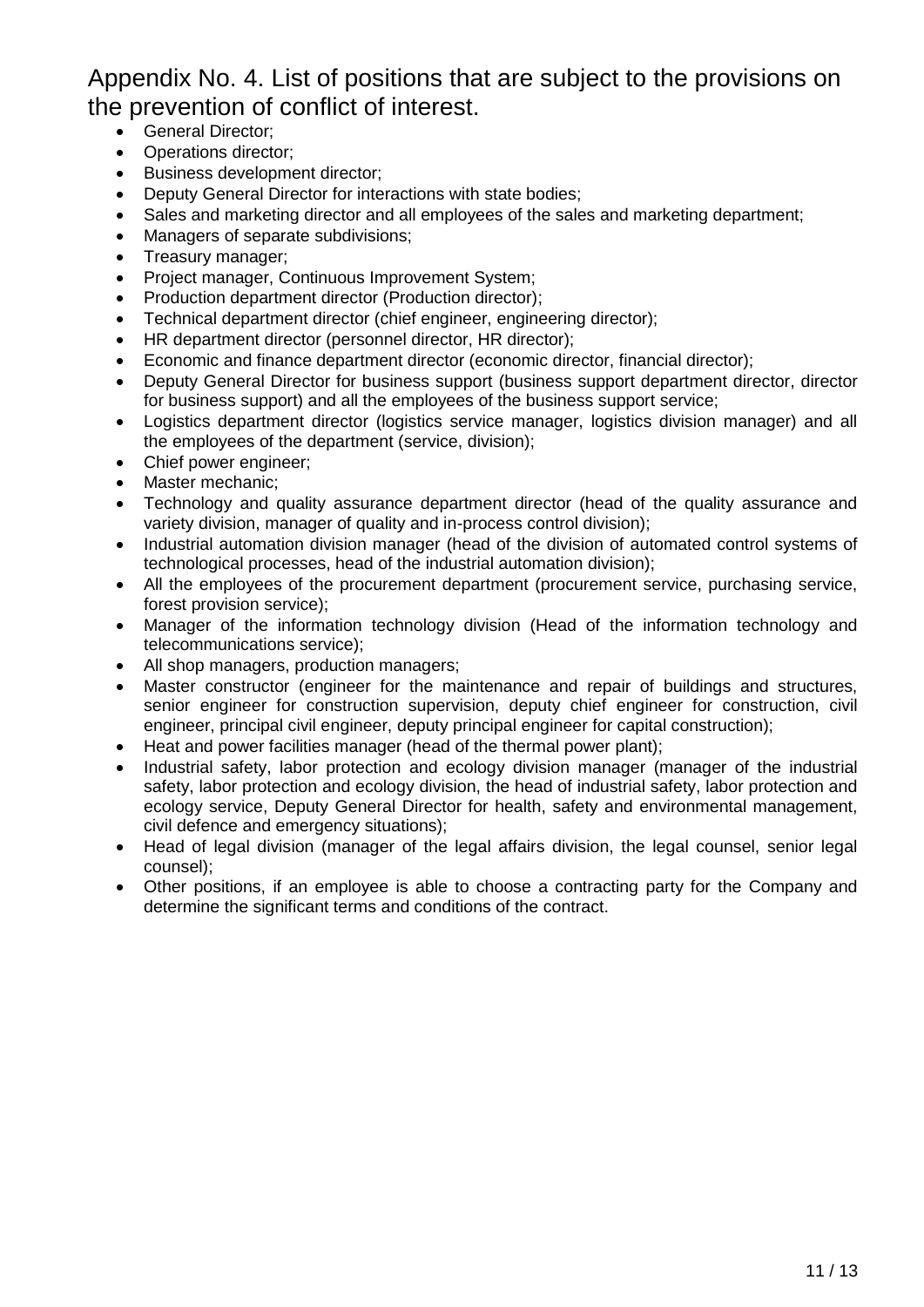## Appendix No. 5 Terms and Definitions

**"Bribe"** shall mean giving money, securities, or other property, providing services of a material nature, granting of other property rights to any official with the view of gaining some benefit, where such acts contradict the norms of the applicable laws. For the purposes of this Policy "bribe" includes, but is not limited to, commercial bribery.

**"Official"** shall, within the framework of this Policy, refer to any public employee and municipal official, any person holding a state position, any person holding a municipal position, as well as deputies and elected officials in the state and local government bodies.

**"Dependent Party"** shall mean any natural person or legal entity that provides services in the name of or on behalf of an Entity, including agents, representative persons, consultants or other intermediaries, registered brokers, brokers, lobbyists, and advisors. The Dependent Party also refers to the Company's subsidiaries (including those in which the Company's share is less than 50%), joint ventures, the Company's partners participating in joint ventures that provide services in the name of or on behalf of an Entity.

**"Stake in the transaction**" shall mean a situation in which an employee or a person he/she has a close blood or legal relationship with:

- act as a party to the transaction or on behalf of any third parties in their relationship with the Company (Entities);

- own (individually or collectively) directly or indirectly more than 50% of shares in the authorized capital of a legal entity acting as a party to the transaction or on behalf of any third party in their relationship with the Company (Entities);

- hold positions in the administration of a legal entity, which act as a party to the transaction or on behalf of any third party in their relationship with the Company (Entities), as well as any positions in the administration of the managing company of such legal entity.

**"Commercial Bribery"** shall mean any illegal giving of money, securities, other property, the provision of services of a material character, granting of other property rights to a person performing managerial functions in a profit-making or any other organization in order to persuade him/her to perform some acts (or not to perform such acts) in the interests of the person giving the same by using his/her official position.

**"Conflict of interest"** shall mean a situation in which the personal interest of the Company's employee (direct or indirect) affects or may affect the impartial performance of his/her duties, and in which there is or could be a contradiction between such personal interests and the legitimate interests of other persons, which can be prejudicial to such legitimate interests. The term "personal interest" includes the capacity of the Company's employee to earn an income (other than the official salary), either in cash or in kind, in the form of direct material benefits for himself/herself or for a person he/she has a close blood or legal relationship with, while performing his/her official duties.

**"Corruption"** shall mean any abuse of official position, the giving of a bribe, the acceptance of a bribe, the abuse of power, commercial bribery or other illegal use of an official position by a natural person, in order to obtain some benefit in the form of money, valuables, other property or services of a material nature, other property rights for himself/herself or for any third parties, or the unlawful provision of such benefit to the said person by other natural persons.

**"Promotional gifts"** shall include (i) any souvenirs with the cost not exceeding USD40 (or its equivalent in any other currency), and (ii) souvenirs with the cost not exceeding USD100 (or its equivalent in any other currency), which are bought in order to promote the Company's brand as part of advertising, marketing or other special events, including exhibitions, business conferences and corporate events.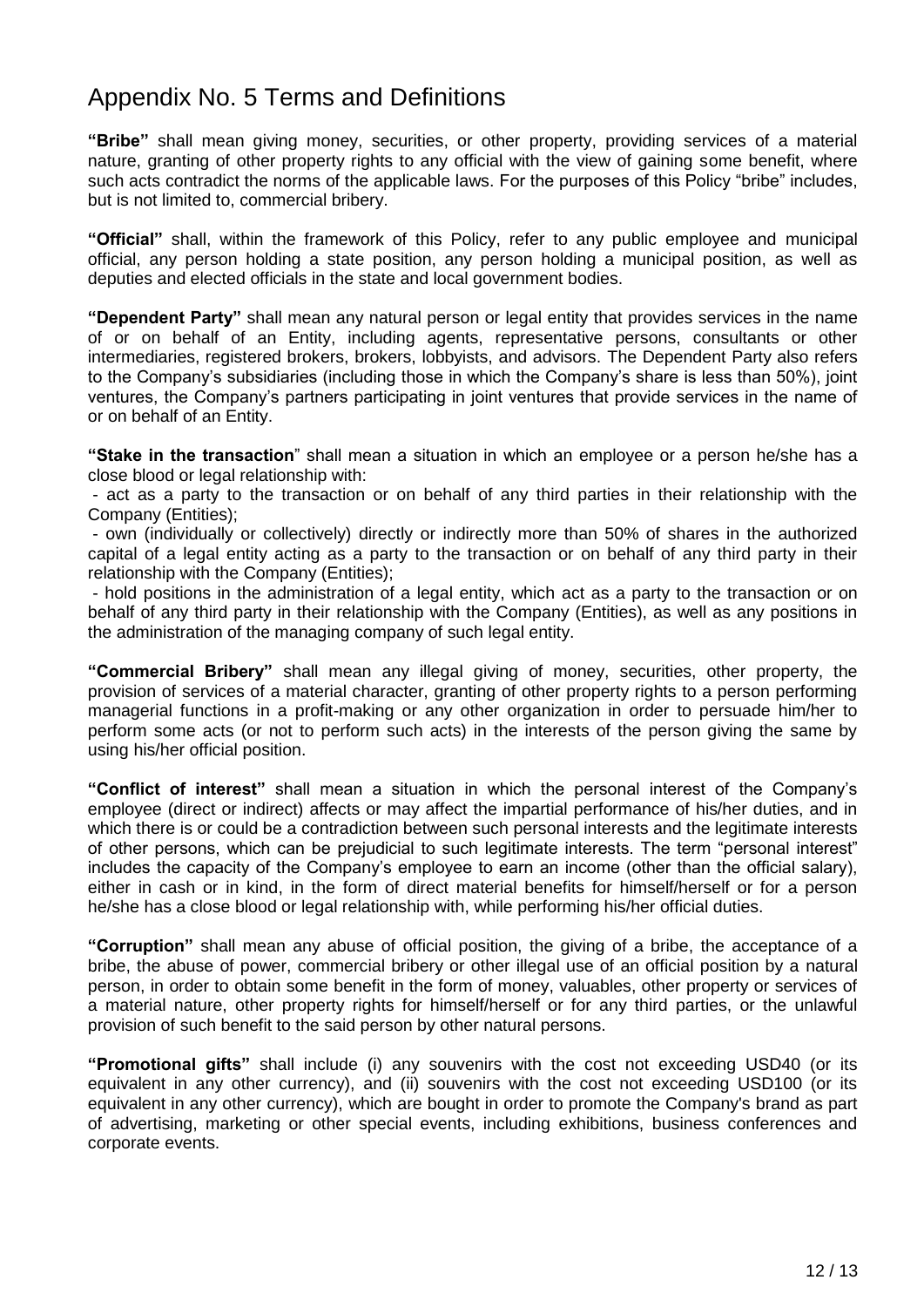**"Entertainment"** shall mean any cultural, leisure and other activities aimed at building friendly relations with contracting parties (for example, sporting events, concerts, show programs, business lunches and dinners).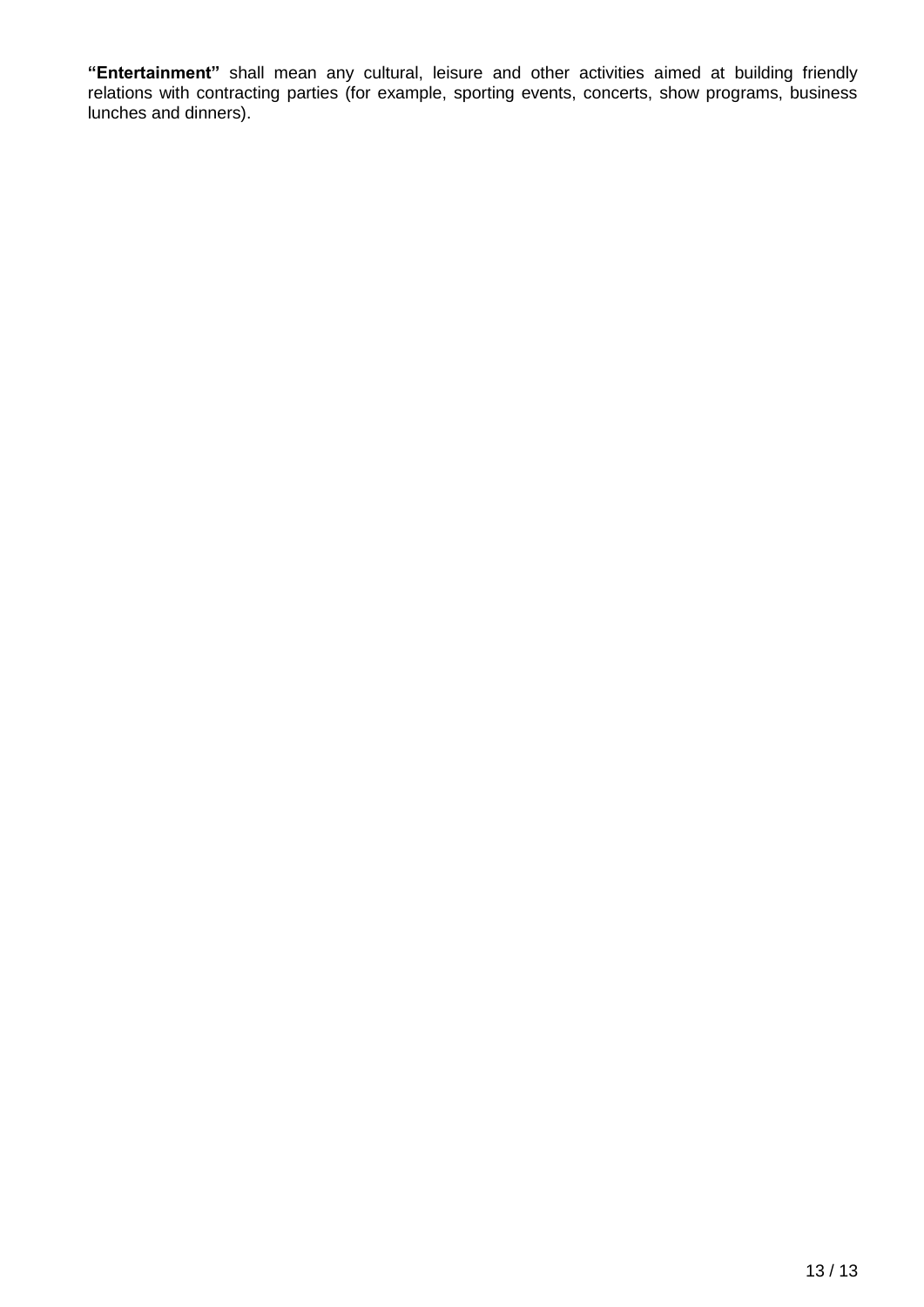

# Политика противодействия коррупции ООО «СВЕЗА-Лес» и связанных юридических лиц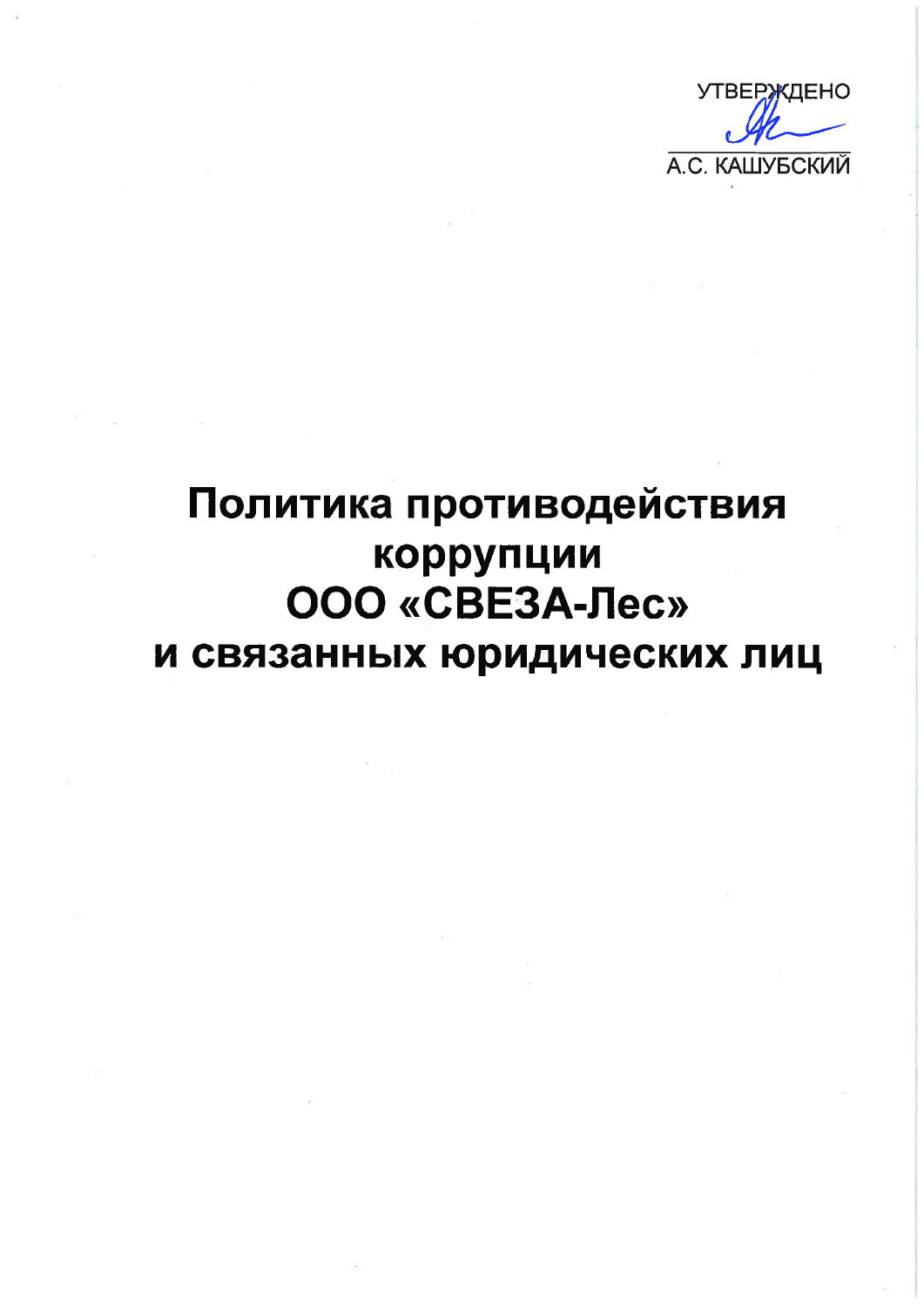## Содержание

| Приобретение акций компаний, организация совместных предприятий, слияния и                                                                                       |  |
|------------------------------------------------------------------------------------------------------------------------------------------------------------------|--|
|                                                                                                                                                                  |  |
| Приложение 1. Процедуры оценки организаций, индивидуальных предпринимателей и<br>физических лиц, которым планируется сказание спонсорской либо благотворительной |  |
|                                                                                                                                                                  |  |
|                                                                                                                                                                  |  |
| Приложение 4. Перечень должностей, в отношении которых применяются положения о                                                                                   |  |
|                                                                                                                                                                  |  |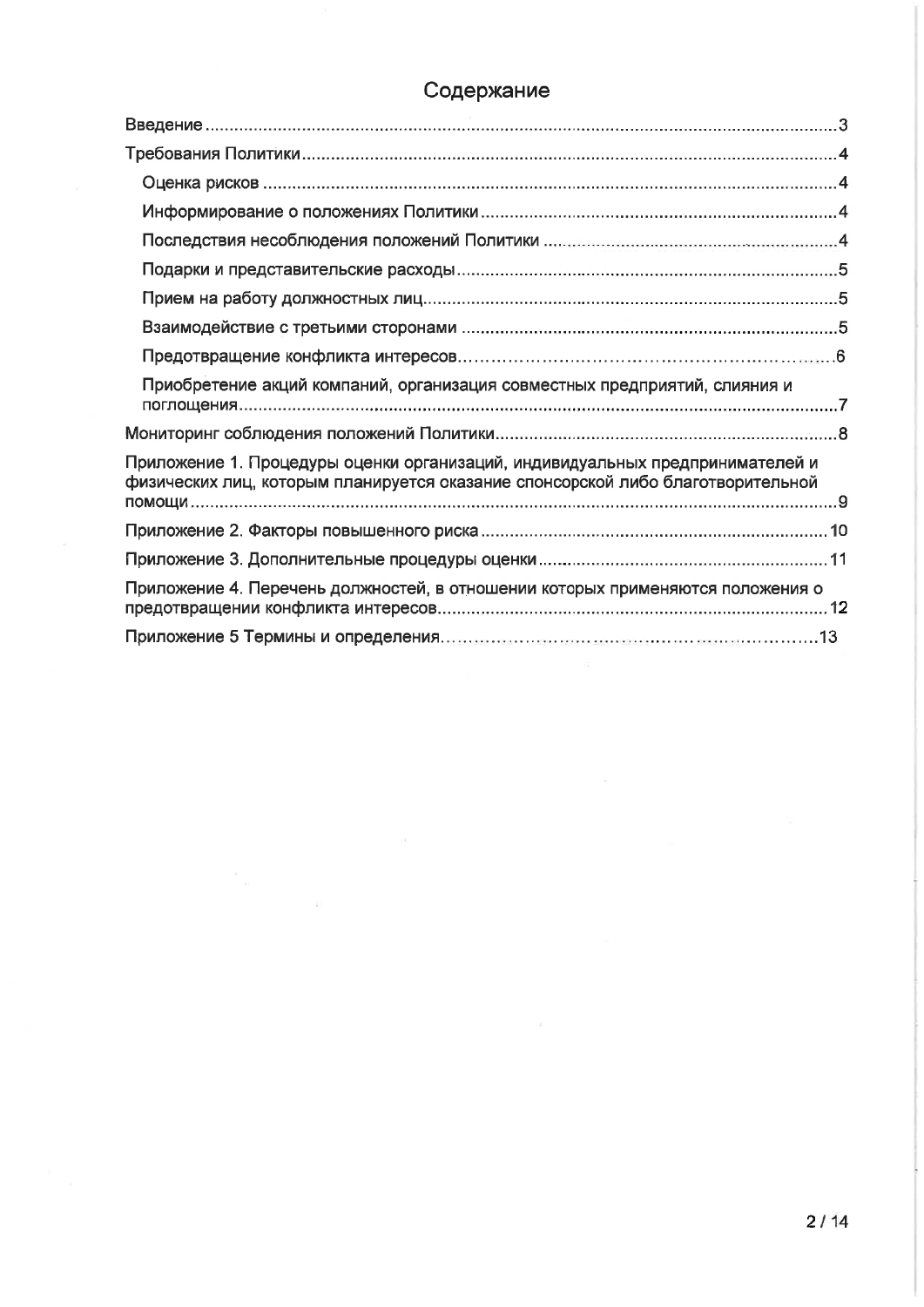## Введение

ООО «СВЕЗА-Лес» и ее аффилированнные юридические лица, далее - «Компания», придает большое значение ведению бизнеса в соответствии с общепризнанными этическими стандартами и считает недопустимыми любые случаи взяточничества и коррупции со стороны сотрудников Компании и ее Зависимых сторон. Настояшая Политика является частью комплексной программы противодействия коррупции. реализуемой Компанией.

Целями настоящей Политики являются:

- обеспечение соответствия бизнеса Компании действующему законодательству в области противодействия коррупции;
- снижение рисков в области коррупции.

Настоящая Политика является документом прямого действия для связанных и/или аффилированных юридических лиц ООО «СВЕЗА-Лес». Такие юридические лица в дальнейшем именуются «Общества».

Совет Директоров несет ответственность за внедрение настоящей Политики и мониторинг соблюдения ее требований.

Комитет по Этике осуществляет мониторинг соблюдения требований настоящей Политики. Сообщения в Комитет по Этике могут быть направлены по электронной почте ask@sveza.com или по адресу 143441, Московская обл., 69 км МКАД, Красногорский район, пос. Путилково, Бизнес-центр «Гринвуд», стр. 17. ООО «СВЕЗА-Лес», Комитет по этике).

Настоящая Политика устанавливает требования в области противодействия коррупции в Компании и регламентирует деятельность органов управления Обществ в данной области.

Общества должны привести собственные организационные и иные нормативные документы в соответствие с положениями настоящей Политики. При необходимости принципы, нормы и требования настоящей Политики могут включаться в нормативные документы Общества.

B случае противоречия отдельных положений Политики действующему законодательству. Политика применяется в части, не противоречащей законодательству.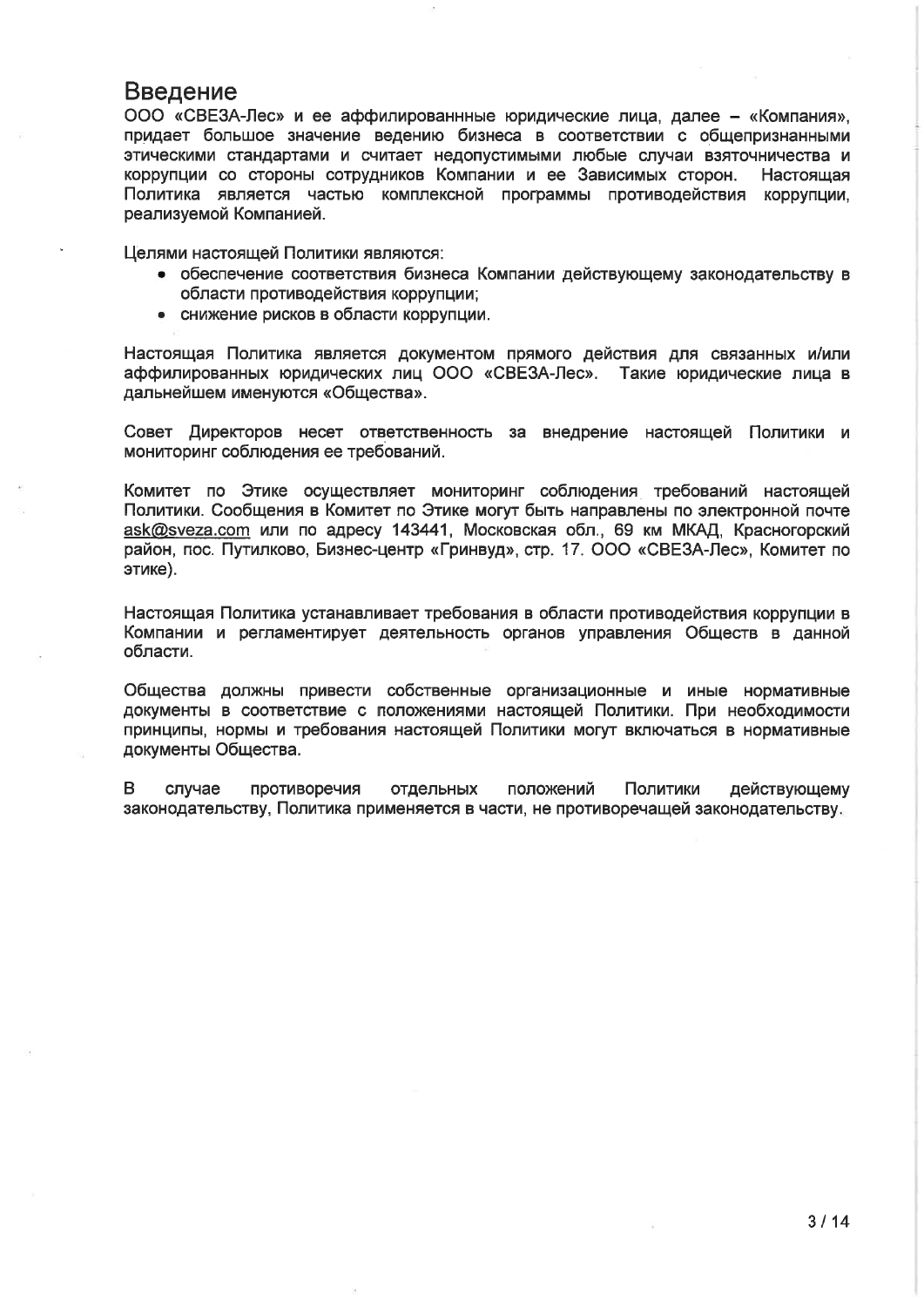## Требования Политики

#### Оценка рисков

Руководство Компании должно инициировать периодическую оценку рисков в области коррупции, при этом оценка рисков должна проводиться не реже одного раза в два года.

#### Информирование о положениях Политики:

Генеральный директор каждого Общества несет ответственность за своевременное информирование сотрудников Общества о положениях настоящей Политики. Все новые сотрудники Компании должны быть ознакомлены с требованиями настоящей Политики в течение 10 дней с даты начала работы в Компании.

#### Последствия несоблюдения положений Политики

Несоблюдение положений настоящей Политики может привести к следующим последствиям:

- 1. Для Компании:
	- нанесение значительного ущерба репутации Компании, в том числе негативное отношение со стороны регулирующих органов власти и средств массовой информации;
	- невозможность получения исполнения  $\overline{p}$ договорам, заключенным  $\mathbf{B}$ результате неправомерных действий;
	- уголовной, гражданской применение мер или административной ответственности в соответствии с законодательством стран, в которых Компания ведет бизнес.
- 2. Для сотрудников Компании:
	- применение мер дисциплинарного воздействия, в том числе увольнение;
	- уголовной, применение Mep гражданской ИЛИ административной ответственности в соответствии с законодательством стран, в которых Компания ведет бизнес.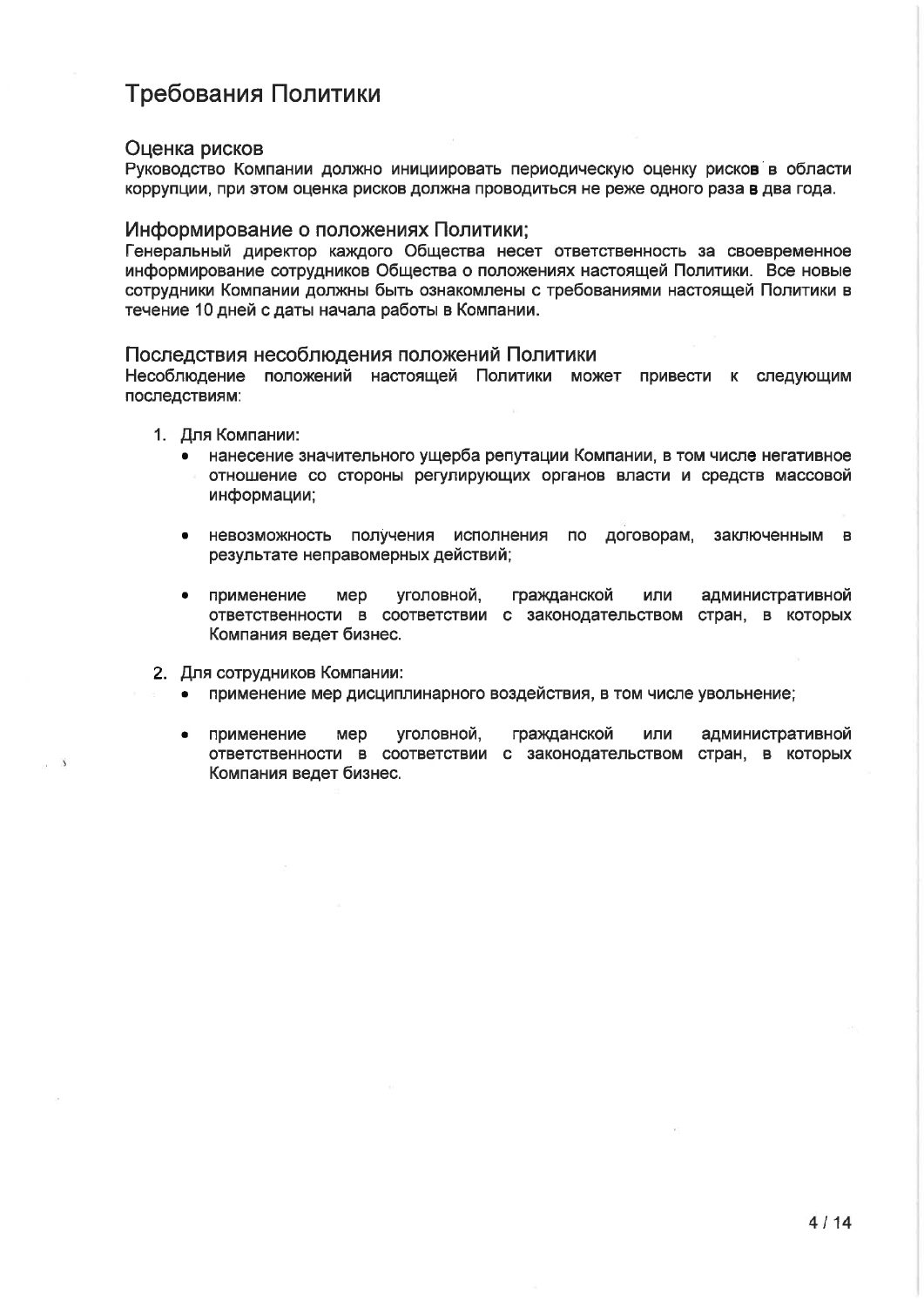## Сферы регулирования

#### Подарки и представительские расходы

Подарки, в том числе в виде оказания услуг, знаки особого внимания и участие в развлекательных мероприятиях не должны ставить принимающую сторону в зависимое положение.

Сотрудники Компании могут принимать и предлагать деловые подарки, если они соответствуют следующим условиям:

- не запрещены законом;
- ИХ СТОИМОСТЬ НЕ ЯВЛЯЕТСЯ ЧРЕЗМЕРНОЙ;
- они не могут быть расценены как коммерческий подкуп или попытка оказания ВЛИЯНИЯ.

Максимальная стоимость подарка, который может предложить сотрудник Компании, а также максимальные расходы на развлекательные мероприятия в расчете на одного участника (оплачиваемые от имени Компании или Общества), не должны превышать 100 долларов США (или эквивалент в иной валюте). При этом приветствуется предложение в первую очередь, Промо-подарков. Предлагаемые Компании. сотрудниками сотрудниками Общества подарки, услуги и расходы на развлекательные мероприятия, превышающие вышеуказанный лимит, должны быть утверждены Генеральным директором соответствующего Общества.

Информация о любых подарках, услугах или участии в развлекательных мероприятиях, которые приняли сотрудники Компании или Общества, и стоимость которых превышает 100 долларов США (или эквивалент в иной валюте), должна быть направлена в Комитет по Этике.

#### Прием на работу должностных лиц

Общества вправе принимать должностных лиц на работу или привлекать их к выполнению работ/услуг в рамках гражданско-правовых договоров. Однако, при этом, Общество должно провести процедуру оценки для подтверждения отсутствия конфликта интересов и минимизации рисков коррупции и любых других злоупотреблений занимаемым положением.

Сотрудники Компании, которые ранее являлись должностными лицами, должны ежегодно в течение 5 лет с момента завершения работы в качестве должностного лица подтверждать отсутствие конфликта интересов при выполнении ими своих должностных обязанностей.

Порядок инициирования и организации проведения оценки при приеме на работу или привлечении к выполнению работ/услуг в рамках гражданско-правовых договоров, а также ежегодного подтверждения отсутствия конфликта интересов, регулируется внутренними нормативными документами Компании.

Если по результатам оценки было выявлено наличие потенциального конфликта интересов, информация об этом должна быть доведена до сведения непосредственного руководителя нанимаемого лица, или действующего сотрудника, или направлена в Комитет по этике. Руководитель обязан в разумный срок проинформировать Комитет по этике о поступившем сообщении.

#### Взаимодействие с третьими сторонами

Для целей настоящей Политики под «третьими сторонами» понимаются юридические или физические лица и индивидуальные предприниматели, которые: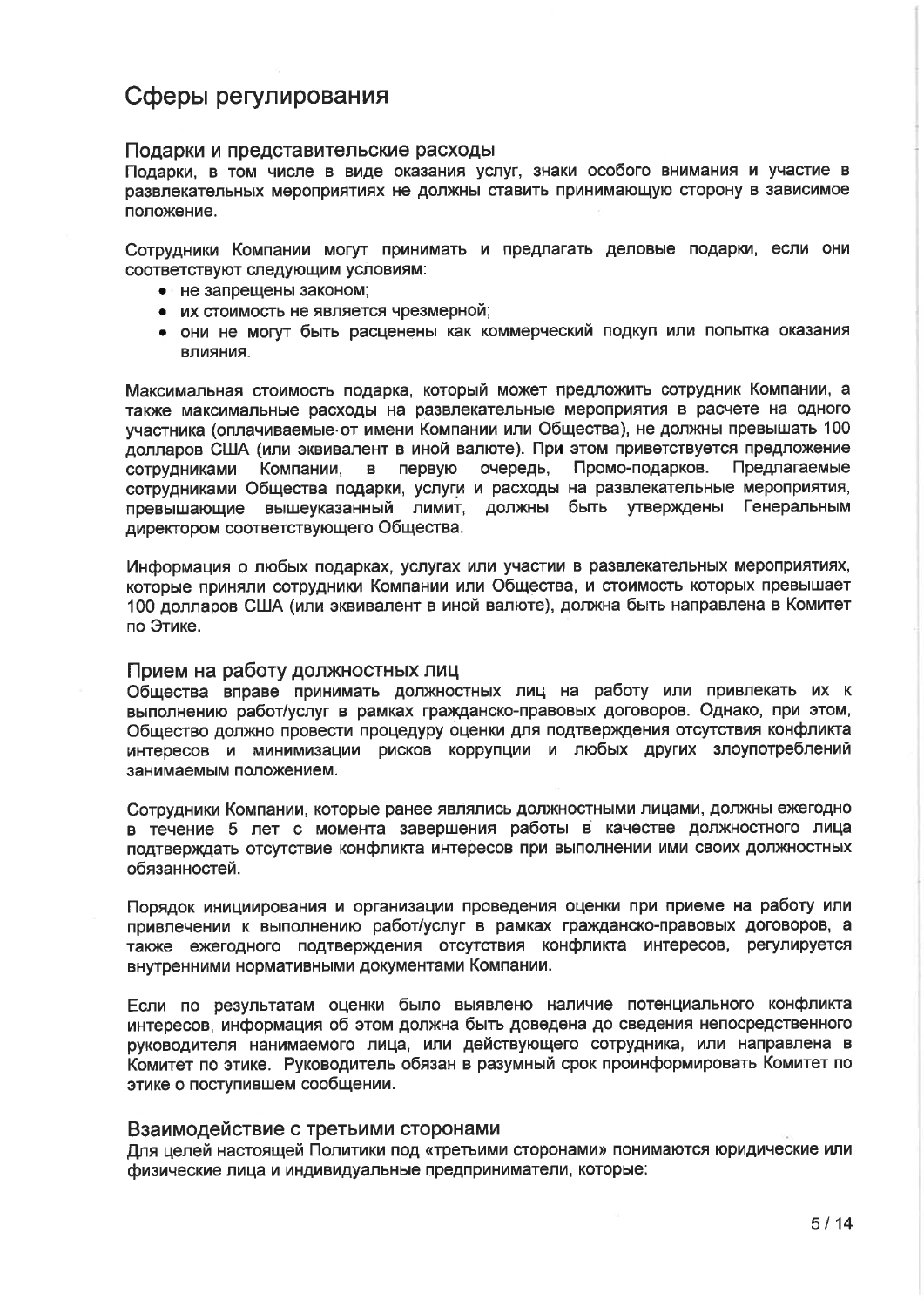- поставляют товары, выполняют работы или оказывают услуги Компании или Обществу или действуют от имени или в интересах Компании или Общества;
- не входят в Компанию и не являются сотрудниками Обществ.

сторонами» ЯВЛЯЮТСЯ. ПОМИМО прочего. консультанты, посредники. «Третьими дистрибьюторы.

Компания ожидает, что ее партнеры будут препятствовать случаям коррупции как со своей стороны, так и со стороны сотрудников Компании.

С целью минимизации рисков коррупции третьи стороны, с которыми Компания ведет или планирует вести бизнес, должны пройти процедуру оценки. Процедура оценки включает проверку наличия «факторов повышенного риска», приведенных в Приложении 2, а также, при необходимости и по решению ответственного функционального директора, дополнительные процедуры согласно Приложению 3.

Проверка наличия «факторов повышенного риска», а также проведение дополнительных процедур оценки, могут осуществляться различными способами, включая изучение публично доступной информации и материалов, запрос и получение от третьей стороны документа, подтверждающего или опровергающего интересующие факты, а также иные способы, не противоречащие применимому законодательству.

В ряде случаев, по решению ответственного функционального директора после консультаций с юридической службой и службой по обеспечению бизнеса, допускается использование в договоре с третьим лицом антикоррупционной оговорки вместо проведения процедур оценки.

В случае выявления «факторов повышенного риска» функциональный директор Общества, инициировавший проверку третьей стороны, должен принять решение о возможности взаимодействия с такой третьей стороны после консультации со службой по обеспечению бизнеса.

В структуру типовых договоров Обществ с третьими сторонами включаются положения, устанавливающие обязательства сторон в области предотвращения коррупции («антикоррупционная оговорка»). Исключение таких положений из конкретного договора подлежит в каждом случае согласованию с ответственным функциональным директором после консультации с юридической службой.

Общества будут прилагать все усилия для того, чтобы антикоррупционные оговорки включались в структуру договоров, предлагаемых к заключению контрагентами.

#### Предотвращение конфликта интересов

Сотрудник Компании обязан письменно уведомить Совет директоров Компании о возникновении Конфликта интересов / заинтересованности в совершении сделки в течение одного рабочего дня, когда ему стало известно или должно было стать известно о возникновении Конфликта интересов. При направлении уведомления Сотрудник должен указать стороны, предмет и сумму сделки и/или иные обстоятельства возникновения Конфликта интересов / заинтересованности в совершении сделки.

Сотрудник Компании, занимающий должность, указанную в Приложении 4, обязан по требованию Компании в течение одного рабочего дня представить список лиц близкого родства или свойства, а также юридических лиц, в которых сотрудник или его лица близкого родства или свойства занимают должности в органах управления, владеют долей в уставном капитале более 5% или иным образом оказывают влияние на деятельность таких юридических лиц.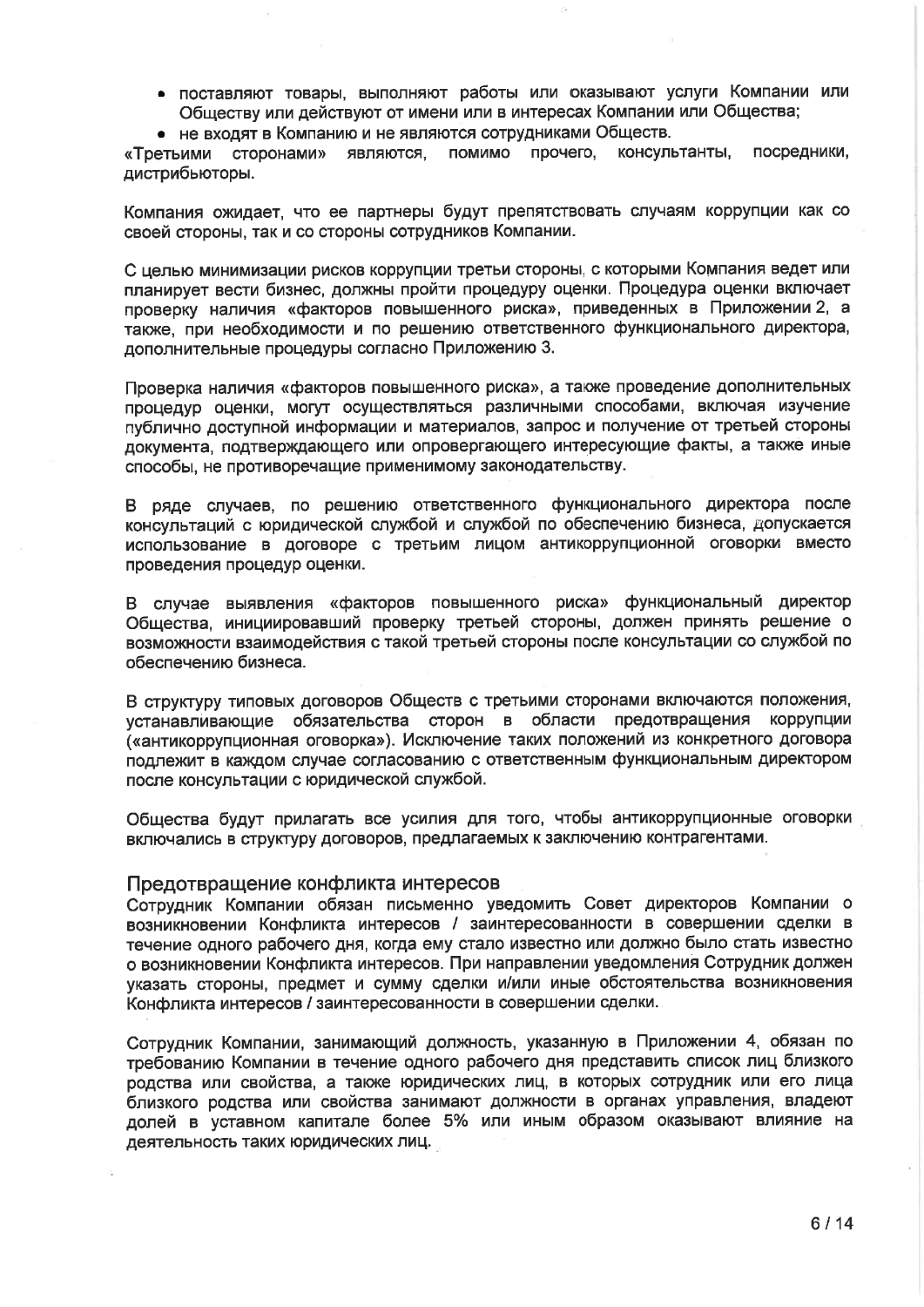В случае выявления информации, свидетельствующей о наличии конфликта интересов (заинтересованности в совершении сделки), и/или выявлении недостоверности сведений, представленных сотрудником, сотрудник, в порядке, установленном действующим законодательством, может быть временно переведен на другую работу, либо Компания вправе инициировать прекращение трудового договора по соглашению сторон.

Приобретение акций компаний, организация совместных предприятий, слияния и поглощения

Сделки по приобретению акций, по созданию совместных предприятий, а также сделки по слиянию и поглощению, могут нести в себе коррупционные риски. С целью минимизации таких рисков необходимо выполнить соответствующие процедуры оценки при проведении подобных сделок.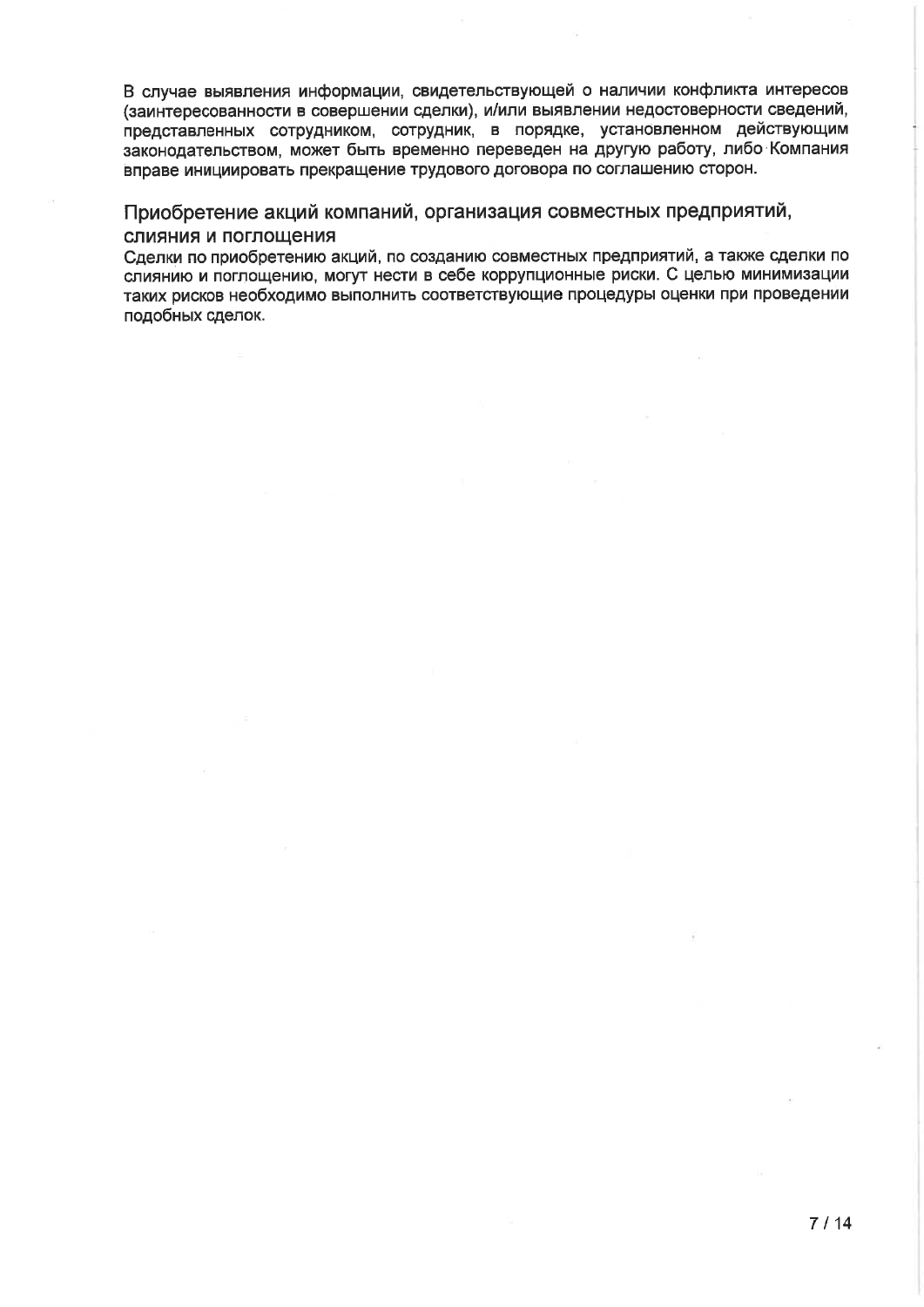## Мониторинг соблюдения положений Политики

Все Общества должны внедрить соответствующие контрольные процедуры с целью минимизации рисков коррупции.

Общества должны обеспечить достоверное отражение всех сделок, регулируемых положениями настоящей Политики, в бухгалтерском, налоговом и управленческом учете. Комитет по Этике осуществляет контроль за соблюдением Обществами положений настоящей Политики.

Сотрудники Компании обязаны сообщать о любых известных им случаях взяточничества и коррупции, а также о нарушении положений настоящей Политики непосредственному руководителю или в Комитет по этике. При наличии сомнения в том, является ли определенный случай нарушением настоящей Политики либо иных нормативных актов в области противодействия коррупции, сотрудник Компании должен проконсультироваться со своим руководителем.

В Обществах должна быть организована система финансового контроля над платежами и иными финансовыми операциями, которые могут иметь потенциальную коррупционную направленность.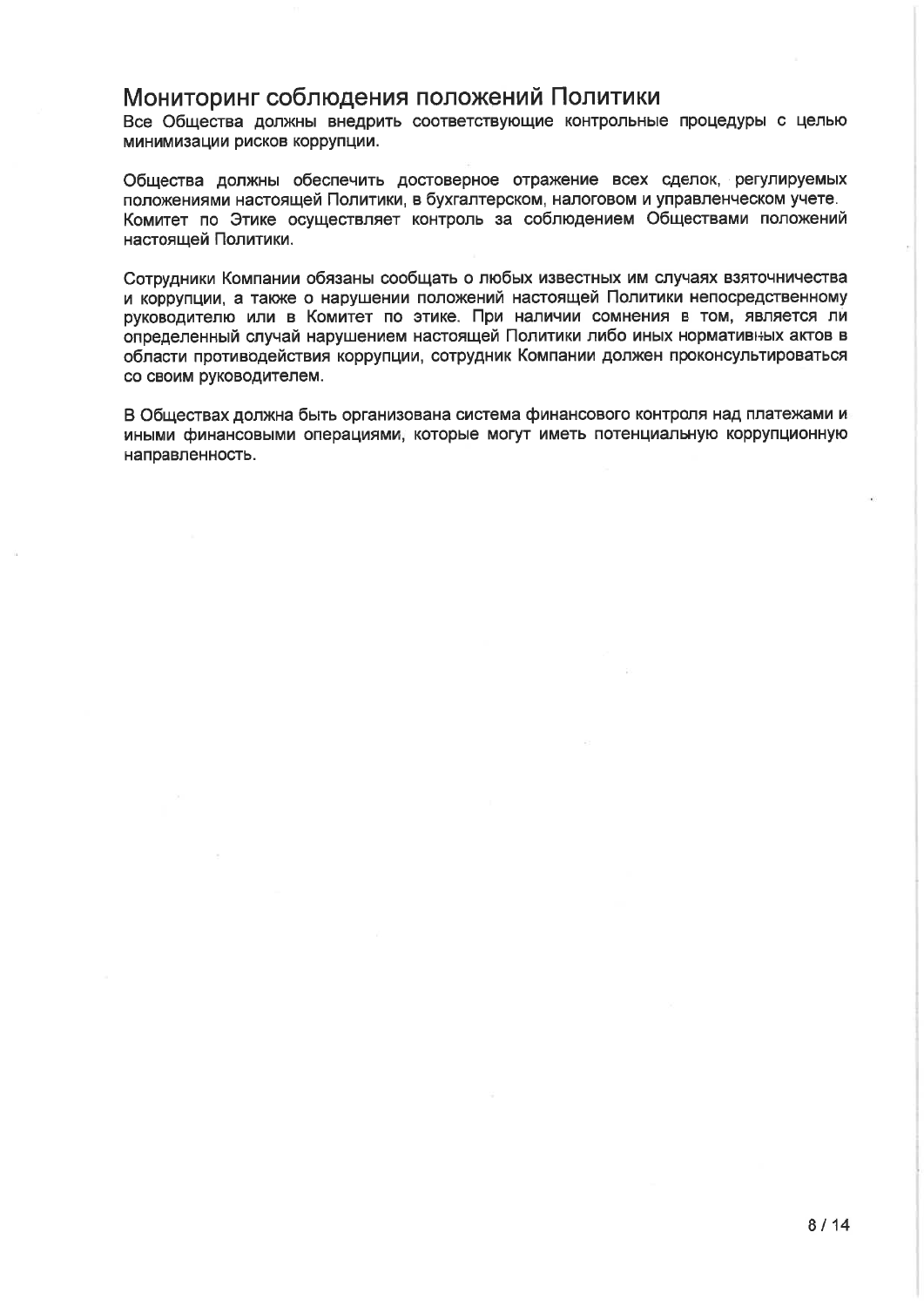## Приложение 1. Процедуры оценки организаций, индивидуальных предпринимателей и физических лиц, которым планируется оказание спонсорской либо благотворительной помощи

Процедуры оценки должны включать как минимум:

- 1. Проверку наличия «факторов повышенного риска», список которых приведен в Приложении 2;
- 2. Выявление нетипичных обстоятельств, которые **MOLAT** свидетельствовать  $\mathbf{o}$ потенциальных коррупционных рисках, например:
	- а. в случае спонсорских программ сопоставление затрат и получаемых выгод от программы;
	- b. сравнение затрат на спонсорские и благотворительные программы с затратами на аналогичные программы, реализованные ранее.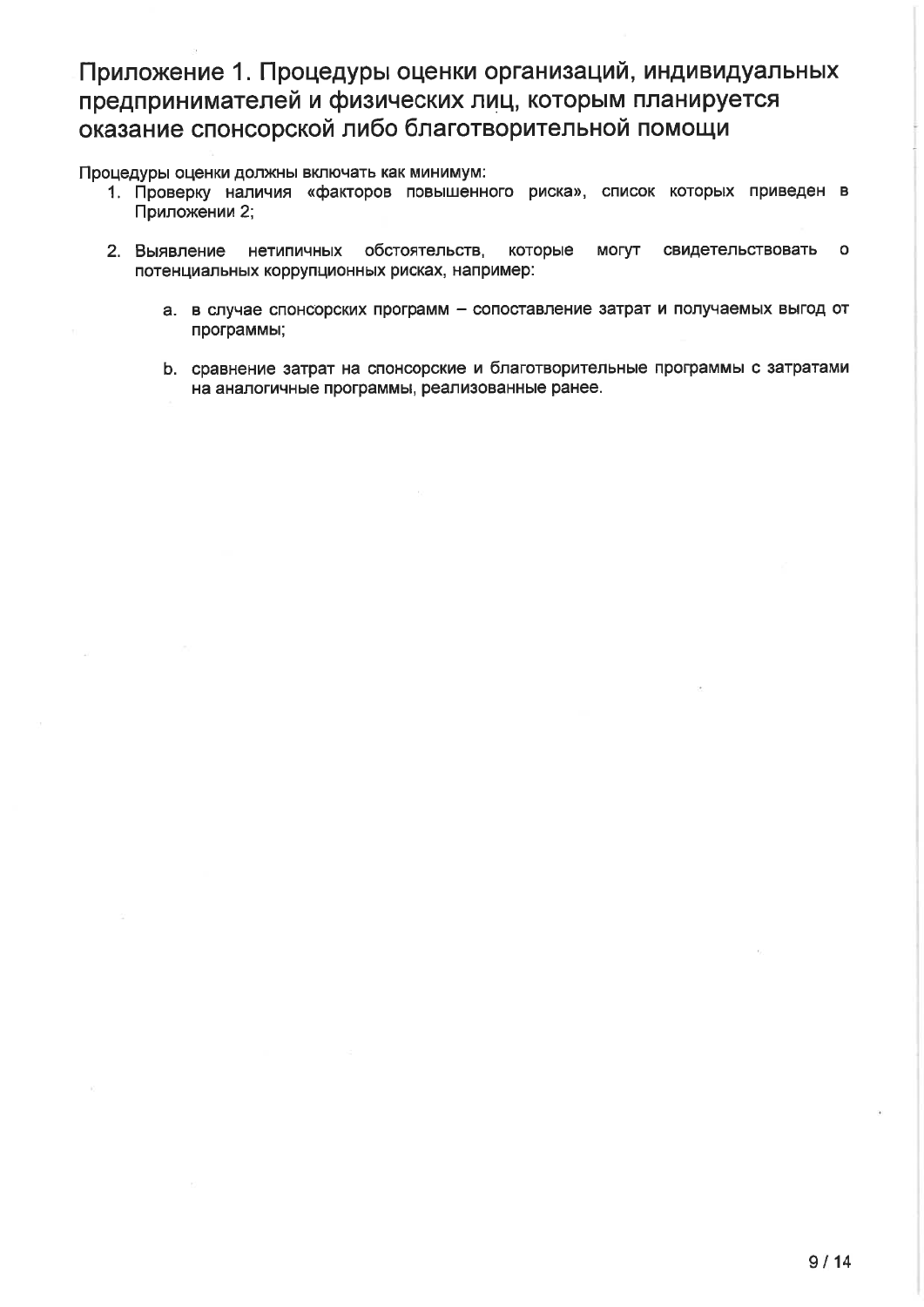## Приложение 2. Факторы повышенного риска

- Случаи несостоятельности или банкротства в прошлом;
- Случаи предоставления отрицательного аудиторского заключения;
- Наличие информации о досудебных проверках или судебных разбирательствах по обвинению во взяточничестве или иной коррупционной деятельности;
- Недостаток квалификации, соответствующего опыта у организации, с которой планируется заключить договор, отсутствие лицензий или разрешений, необходимых для исполнения договора, либо наличие других факторов, которые могут помешать организации выполнить условия договора;
- Стоимость продукции/услуг значительно выше либо ниже рыночной;
- Договор с организацией предусматривает возмещение расходов. которые He подтверждены необходимыми документами и являются необоснованно высокими;
- Договор с организацией предусматривает перечисление средств на оплату продукции/услуг на счета, открытые в странах, отличных от тех, в которых были оказаны услуги, либо в которых зарегистрирована организация;
- Договор с организацией предусматривает оплату продукции/услуг наличными;
- бенефициаром организации является государство Собственником либо или должностное лицо:
- Организация является аффилированной с государственными организациями или должностными лицами;
- Взаимодействие с организацией было рекомендовано должностным лицом;
- Организация предлагает привлечь посредников:
- Наличие конфликта интересов:
- Организация отказывается предоставлять информацию, необходимую для проведения процедур оценки.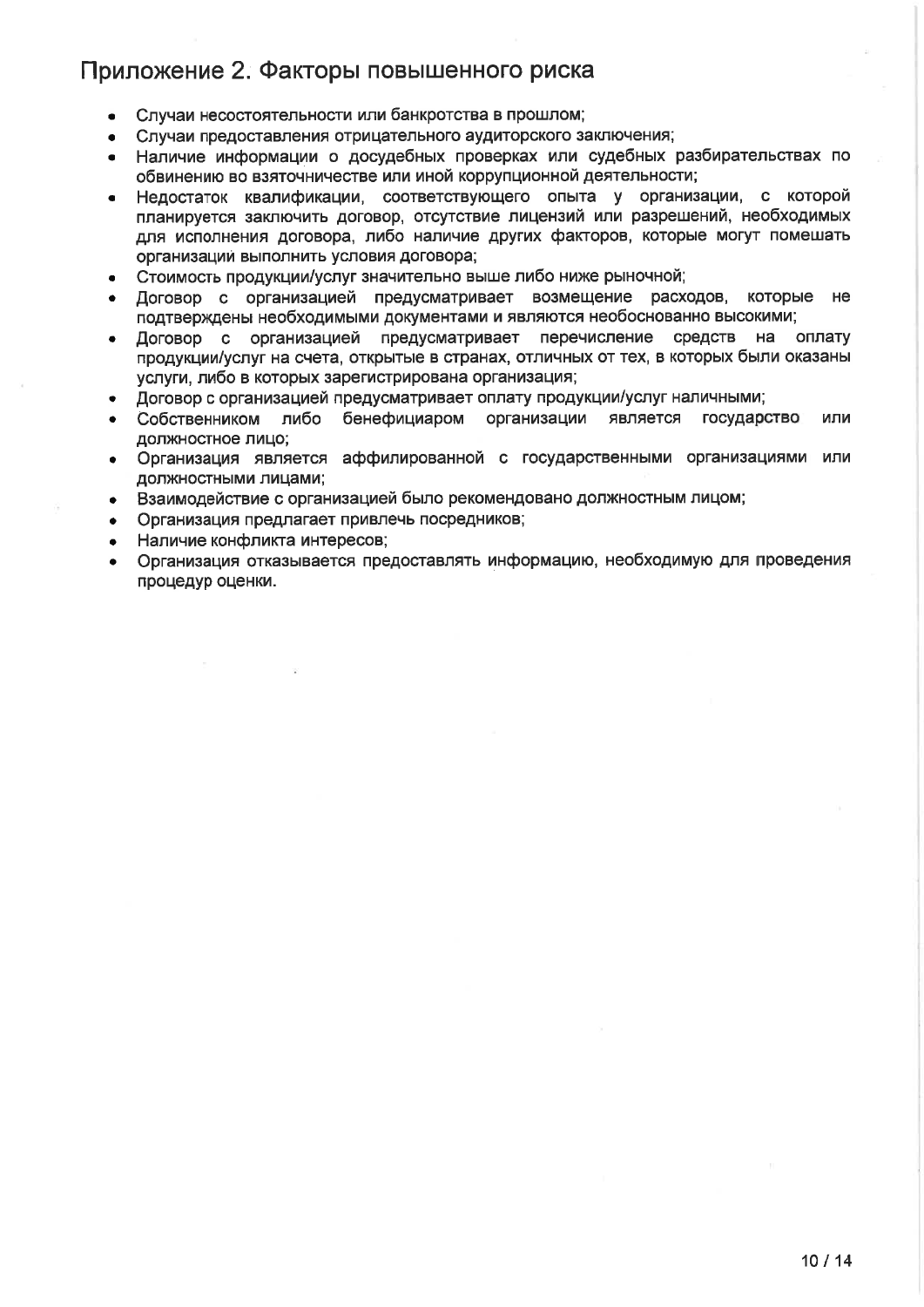## Приложение 3. Дополнительные процедуры оценки

Выбор дополнительных процедур оценки зависит от конкретных обстоятельств дела, а также от выявленных факторов повышенного риска.

- 1. Анализ деловой репутации и структуры владения контрагента.
- 2. Идентификация всех стран, в которых контрагент ведет бизнес, а также определение долей в общем объеме продаж, приходящихся на каждую из этих стран. Необходимо также определить, относятся ли страны, в которых контрагент ведет бизнес, или сам бизнес контрагента, к территориям или отраслям с высоким коррупционным риском.
- 3. Проверка структуры владения контрагента на наличие определенных финансовых интересов у государственных структур или должностных лиц (или их родственников), а также выявление случаев, когда должностные лица (или их родственники) являются директорами, руководителями или сотрудниками данного контрагента.
- 4. Анализ протоколов заседаний совета директоров контрагента, а также значимых комитетов. Анализ программы контрагента по обеспечению соблюдения законодательных и нормативных актов в области противодействия коррупции, включая:
	- общее отношение руководства к необходимости соблюдения законодательных и актов  $\mathbf{B}$ области противодействия коррупции. структура нормативных соответствующей программы и общий уровень осведомленности сотрудников. Необходимо получить соответствующую подтверждающую документацию;
	- наличие кодекса этики, прочих политик и процедур в этой области, политики,  $\bullet$ регламентирующей получение подарков и участие в развлекательных мероприятиях; процедуру по реагированию на сообщения о неправомерных действиях.  $\bullet$
- 5. Анализ политик и процедур контрагента, регламентирующих порядок взаимодействия с третьими сторонами (включая агентов, дистрибьюторов, консультантов, лоббистов), проведение надлежащих проверок третьих сторон, анализ стандартных и фактических условий договоров с ними (в частности, если третья сторона функционирует на рынке с высоким коррупционным риском), а также оценка процесса мониторинга соблюдения указанных выше политик и процедур.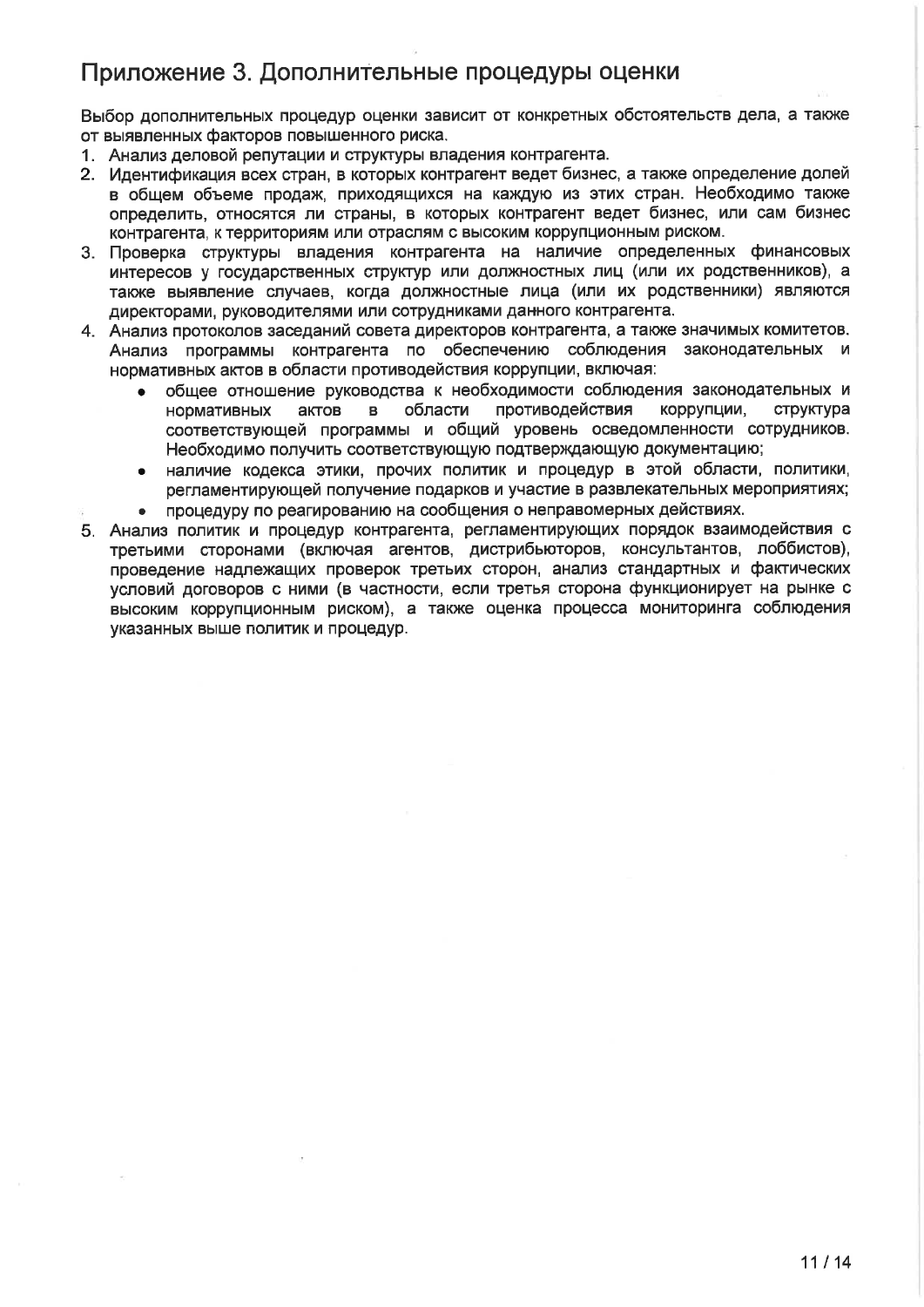# Приложение 4. Перечень должностей, в отношении которых применяются положения о предотвращении конфликта

## интересов.

- Генеральный директор;
- Директор по операциям;
- Директор по развитию бизнеса;
- Заместитель Генерального директора по взаимодействию с государственными органами:
- Директор по продажам и маркетингу и все сотрудники дирекции по продажам и  $\bullet$ маркетингу;
- Руководители обособленных подразделений;  $\bullet$
- Менеджер казначейства:  $\bullet$
- Руководитель проекта СПС;
- Директор производственного департамента (директор по производству);  $\bullet$
- Директор технического департамента (Главный инженер, Технический директор);
- Директор департамента по работе с персоналом (Директор по персоналу, Директор по работе с персоналом);
- Директор департамента по экономике и финансам (Директор по экономике и финансам,  $\bullet$ финансовый директор);
- обеспечению Генерального директора по бизнеса, (Директор Заместитель департамента по обеспечению бизнеса, Директор по обеспечению бизнеса) и все сотрудники службы по обеспечению бизнеса;
- Директор департамента по логистике (Руководитель службы логистики, руководитель  $\bullet$ отдела логистики) и все сотрудники соответствующего департамента (службы, отдела);
- Главный энергетик;
- Главный механик;
- Директор департамента по технологии и качеству (Начальник отдела по обеспечению качества и ассортимента, руководитель отдела качества и производственнотехнологического контроля);
- (Начальник отдела промышленной автоматики отдела • Руководитель автоматизированных систем управления технологическими процессами, начальник отдела промышленной автоматики);
- Все сотрудники департамента по закупкам (службы материально-технического снабжения, службы закупок, службы лесообеспечения);
- Руководитель информационных технологий (Начальник службы отдела  $\bullet$ информационных технологий и телекоммуникаций);
- Все Начальники цехов, руководители производств;
- Главный строитель (инженер по организации эксплуатации и ремонта зданий и  $\bullet$ сооружений, старший инженер по надзору за строительством, заместитель главного инженера по строительству, инженер-строитель, ведущий инженер-строитель, заместитель главного инженера по капитальному строительству);
- Руководитель тепло-энергетического хозяйства (начальник ТЭС);
- Руководитель отдела промышленной безопасности, охраны труда и экологии (Руководитель отдела промышленной безопасности, охраны труда и окружающей среды, Начальник службы промышленной безопасности, охраны труда и экологии, Заместитель генерального директора по ОТ и ОС, ГО и ЧС);
- Начальник юридического отдела (руководитель отдела по правовым вопросам, юрисконсульт, старший юрисконсульт);
- Иные должности, в случае если сотруднику предоставлено право выбора контрагента для Компании и определения существенных условий договора.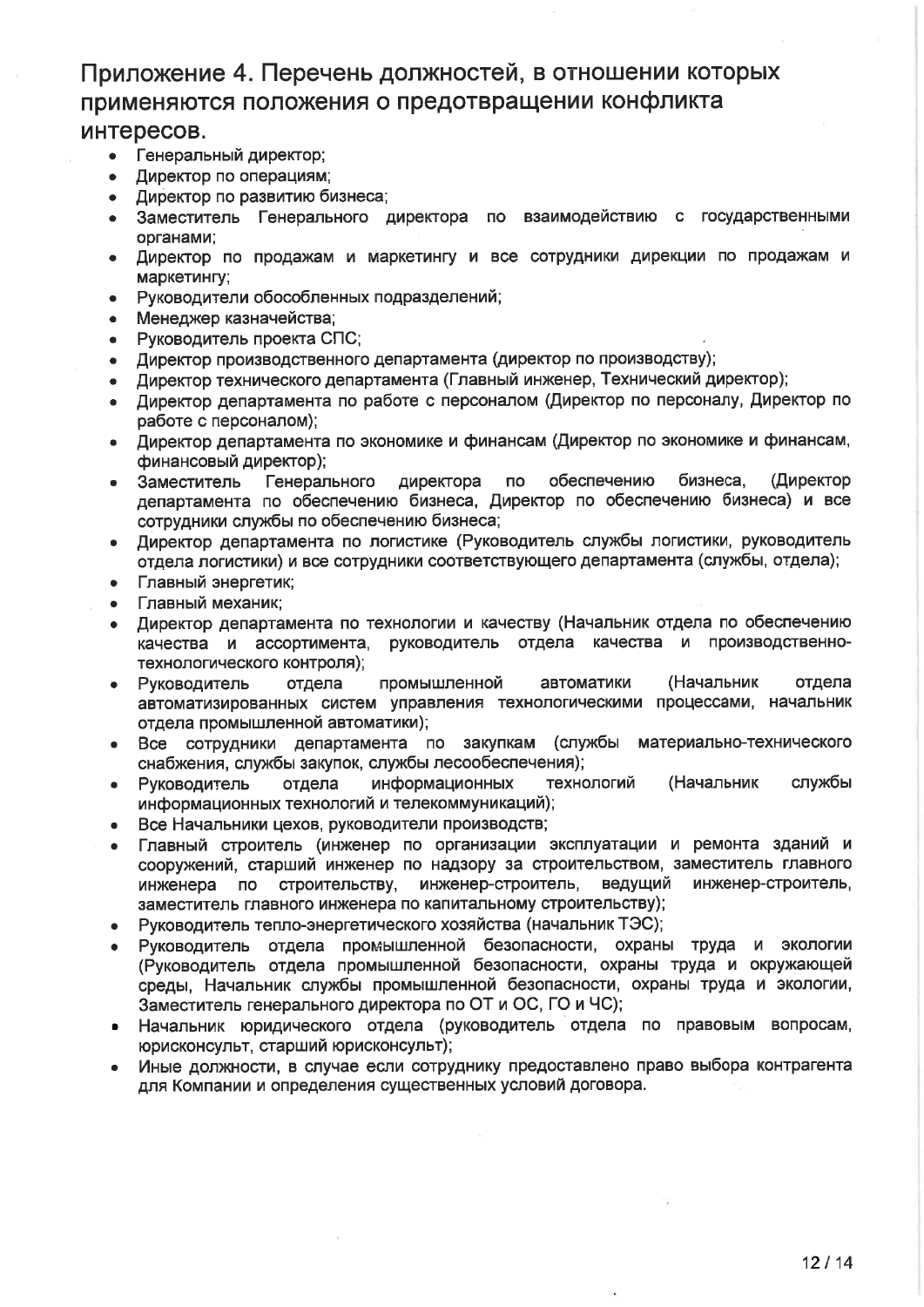## Приложение 5 Термины и определения

Взятка - передача денег, ценных бумаг, иного имущества, оказание услуг имущественного характера, предоставление иных имущественных прав должностному лицу с целью получения выгоды, когда такие действия противоречат нормам применимого законодательства. Для целей настоящей Политики под взяткой понимается, в том числе, коммерческий подкуп.

Должностное лицо - в рамках данной Политики под должностными лицами понимаются все государственные и муниципальные служащие, лица, замещающие государственные должности, лица, замещающие муниципальные должности, а также депутаты и выборные должностные лица в государственных органах и органах местного самоуправления.

Зависимая сторона - физическое или юридическое лицо, оказывающее услуги от имени или в интересах Общества, в том числе, агенты, представители, консультанты или прочие посредники, маклеры, брокеры, лоббисты, советники. Зависимой стороной являются также дочерние предприятия Компании (включая те, в которых доля владения Компании составляет более 5%), совместные предприятия, партнеры Компании по совместным предприятиям, оказывающие услуги от имени или в интересах Общества.

Заинтересованность в совершении сделки - ситуация, в которой сотрудник или его лица близкого родства или свойства:

- являются стороной сделки или выступают в интересах третьих лиц в их отношениях с Компанией (Обществами);

- владеют (каждый в отдельности или в совокупности) прямо или косвенно более 5% долей в уставном капитале юридического лица, являющегося стороной сделки или выступающего в интересах третьих лиц в их отношениях с Компанией (Обществами);

- занимают должности в органах управления юридического лица, являющегося стороной сделки или выступающего в интересах третьих лиц в их отношениях с Компанией (Обществами), а также должности в органах управления управляющей организации такого юридического лица.

Коммерческий подкуп - незаконная передача лицу, выполняющему управленческие функции в коммерческой или иной организации, денег, ценных бумаг, иного имущества, оказание ему услуг имущественного характера, предоставление иных имущественных прав за совершение действий (бездействий) в интересах дающего в связи с занимаемым этим лицом служебным положением.

Конфликт интересов - ситуация, при которой личная заинтересованность сотрудника компании (прямая или косвенная) влияет или может повлиять на объективное исполнение им должностных обязанностей, и при которой возникает или может возникнуть противоречие между личной заинтересованностью сотрудника и законными интересами других лиц, способное привести к причинению вреда таким законным интересам. Под личной заинтересованностью понимается возможность получения сотрудником компании при исполнении своих должностных обязанностей доходов (иных, чем официальная заработная плата) в денежной либо натуральной форме, доходов в виде материальной выгоды непосредственно для себя или лиц близкого родства или свойства.

Коррупция - злоупотребление служебным положением, дача взятки, получение взятки, злоупотребление полномочиями, коммерческий подкуп либо иное незаконное использование физическим лицом своего должностного положения в целях получения выгоды в виде денег, ценностей, иного имущества или услуг имущественного характера, иных имущественных прав для себя или для третьих лиц, либо незаконное предоставление такой выгоды указанному лицу другими физическими лицами.

Промо-подарки включают в себя (i) любые сувениры стоимостью до 40 долларов США (или эквивалент в иной валюте), а также (ii) сувениры стоимостью до 100 долларов США (или эквивалент в иной валюте), которые закупаются в целях продвижения бренда Компании в